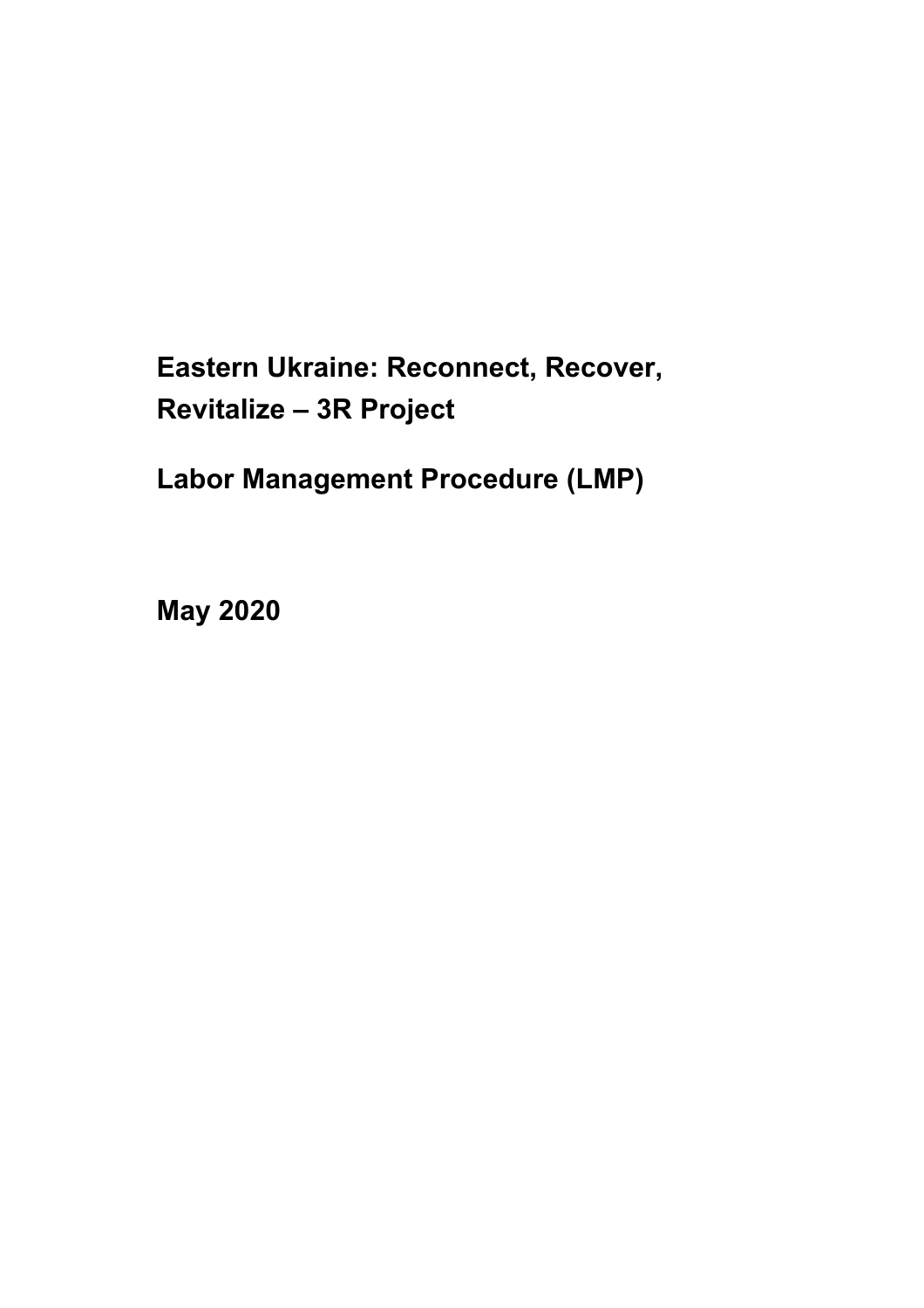# **Content**

| 1                       |  |  |
|-------------------------|--|--|
| 1.1                     |  |  |
| 1.2                     |  |  |
| $\mathbf{2}$            |  |  |
| 2.1                     |  |  |
| 2.2                     |  |  |
| 2.3                     |  |  |
| 3                       |  |  |
| $\overline{\mathbf{4}}$ |  |  |
| 4.1                     |  |  |
| 4.2                     |  |  |
| 5                       |  |  |
| 5.1                     |  |  |
| 5.2                     |  |  |
| 6                       |  |  |
| 7                       |  |  |
| 8                       |  |  |
| 9                       |  |  |
| 10                      |  |  |
| 10.1                    |  |  |
| 10.2                    |  |  |
| 11                      |  |  |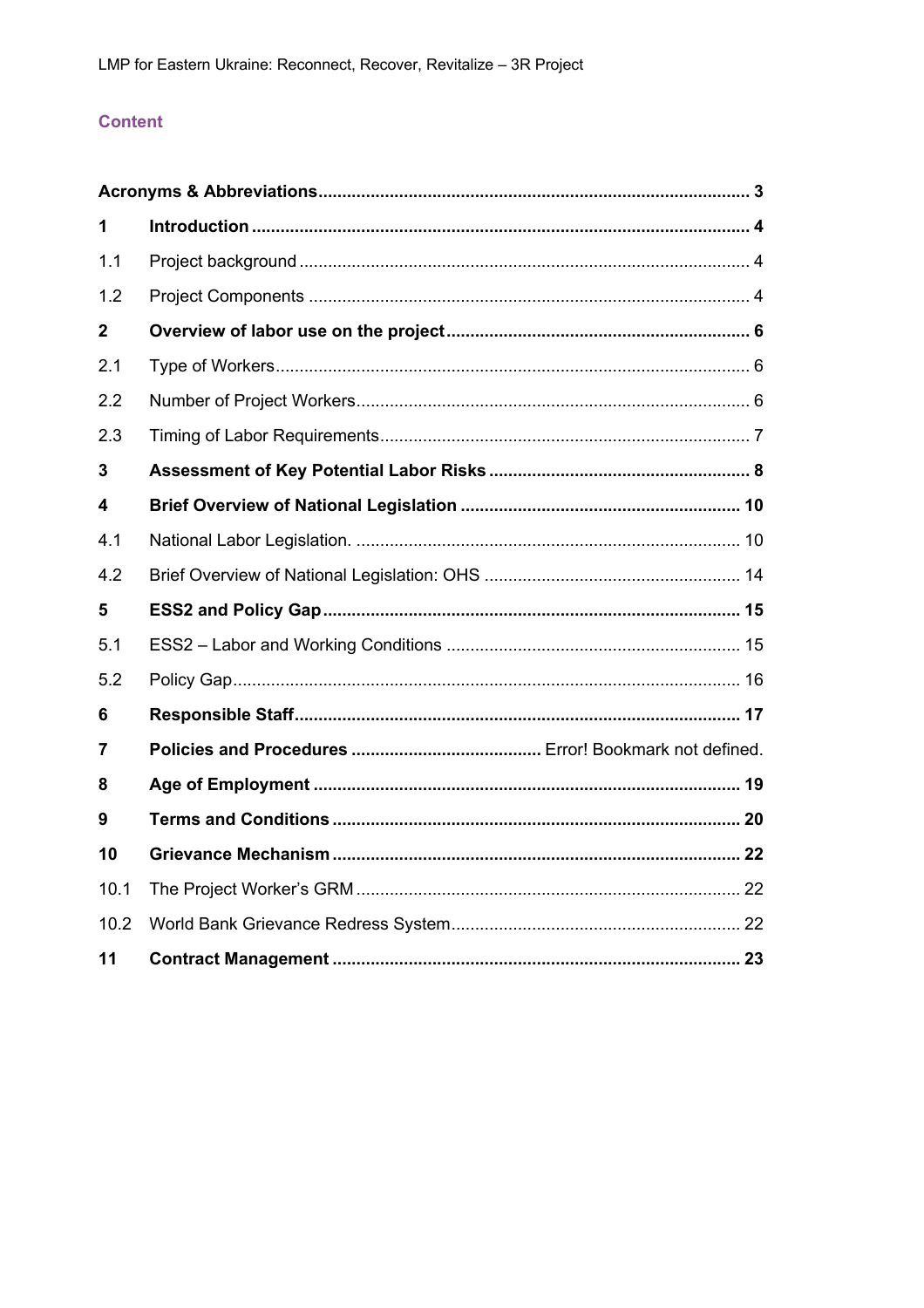|  | <b>Acronyms &amp; Abbreviations</b> |
|--|-------------------------------------|
|--|-------------------------------------|

| 3R Project   | Eastern Ukraine: Reconnect, Recover, Revitalize                    |
|--------------|--------------------------------------------------------------------|
| <b>CPD</b>   | <b>Continuous Professional Development</b>                         |
| <b>EHS</b>   | Environment, Health and Safety                                     |
| ES           | <b>Environmental Specialist</b>                                    |
| <b>ESA</b>   | <b>Environmental and Social Assessment</b>                         |
| <b>ESIA</b>  | <b>Environmental and Social Impact Assessment</b>                  |
| <b>ESMF</b>  | <b>Environmental and Social Management Framework</b>               |
| <b>ESS</b>   | <b>Environmental and Social Standard</b>                           |
| <b>GBV</b>   | <b>Gender-Based Violence</b>                                       |
| <b>GCA</b>   | Government-Controlled Areas                                        |
| <b>HSE</b>   | Health, Safety and Environment                                     |
| IA           | <b>Implementing Agency</b>                                         |
| <b>IDP</b>   | Internally Displaced Person                                        |
| <b>MVTOT</b> | Ministry for Veterans Affairs and Temporarily Occupied Territories |
| <b>OHS</b>   | Occupational Health and Safety                                     |
| PIU          | <b>Project Implementation Unit</b>                                 |
| <b>POM</b>   | <b>Project Operations Manual</b>                                   |
| <b>UAD</b>   | Ukravtodor                                                         |
| <b>UXO</b>   | Unexploded ordnance                                                |
| <b>WB</b>    | <b>World Bank</b>                                                  |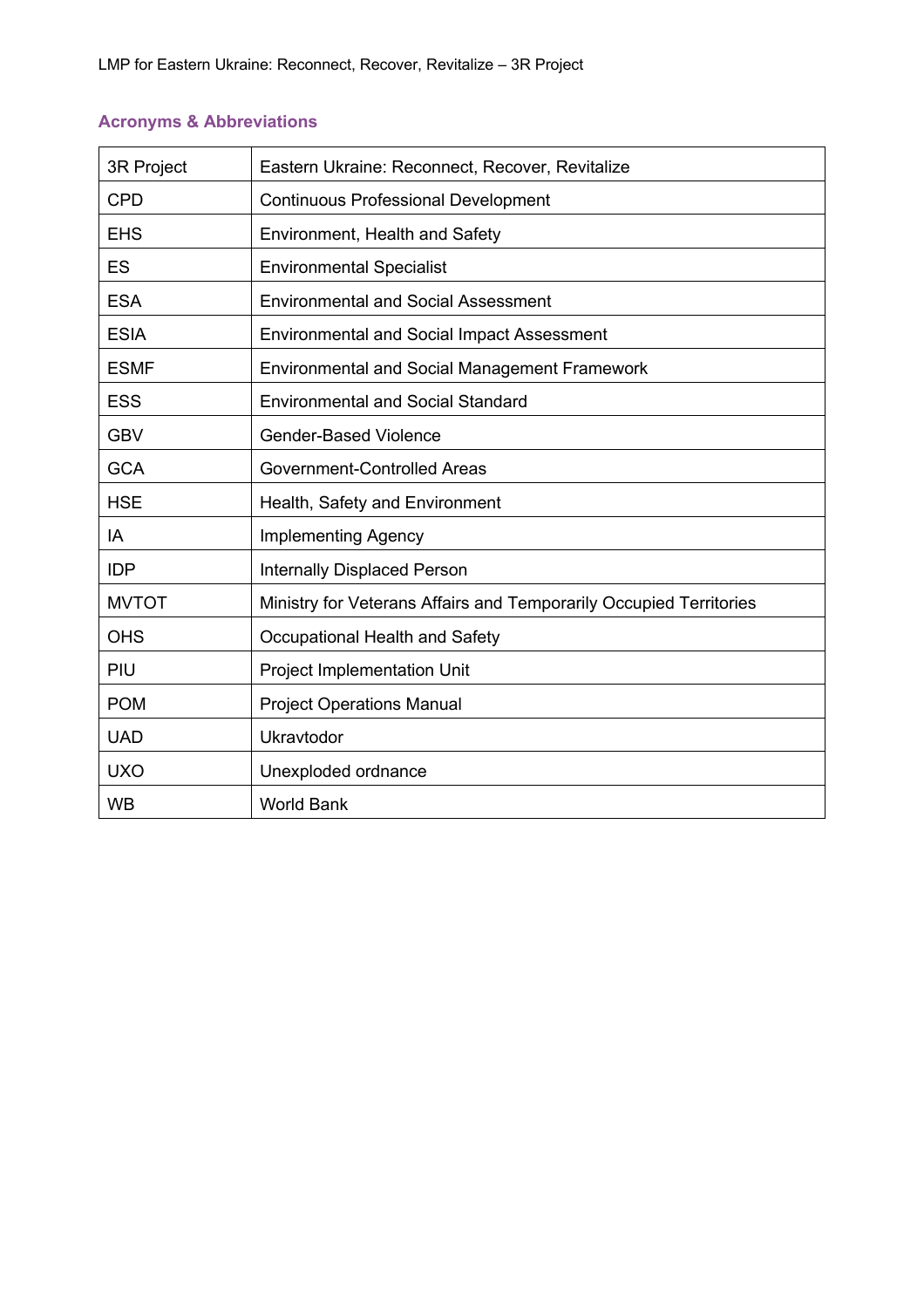#### **1 Introduction**

#### 1.1 Project background

The proposed East Ukraine: Reconnect, Recover, Revitalize – 3R Project seeks to reinforces national commitment to recovery and development of Eastern Ukraine and highlights the benefits of socio-economic connectivity in support of a future settlement. With industrial losses in the Donbas, multi-sectoral investments under the 3R Project aim to promote agricultural sector development in rural areas in Luhansk Government Controlled Areas (GCAs) that could help stimulate future growth and opportunity in the region. Prioritized investments also reflect intensive stakeholder dialogues undertaken during 3R project preparation with national, regional and local officials, agri-industry, diverse agricultural producers, agricultural communities, women, IDPs, veterans, and youth in project areas. The **development objective** of the 3R Project is to strengthen transport connectivity, support agriculture sector recovery, and promote community engagement in project areas in Eastern Ukraine.

The Project is being prepared under the World Bank's Environment and Social Framework (ESF). The Project adopts the ESSs, for identifying and assessing as well as managing the environmental and social risks and impacts associated with this investment project. One of the Standards – ESS2 relates to Labor and Working Conditions. Since the reviews undertaken by the Bank has classified environmental and social risks as substantial, the implementing Agencies - Ministry for Veterans Affairs and Temporarily Occupied Territories (MVTOT) and Ukravtodor (UAD) (Component 1) - have developed several key instruments to minimize and mitigate the risks among which is the current document: Labor Management Procedures (LMP).

## 1.2 Project Components

Recognizing the socio-economic and administrative characteristics of Luhansk GCAs and in line with the project development objective, the project will include the following components:

**Component 1: RECONNECT - Roads Investments to Link Rural Communities to Processing, Markets, and Services**. Component 1 will support rehabilitation of roads in Luhansk Oblast in support of the agricultural sector; and to connect rural communities to urban service centers in Luhansk GCAs. Poor and deteriorating local roads have been a key bottleneck to agricultural logistics and supply chains and the broader development of the region. Component 1 prioritizes road investments that link farmers to processors, markets, and service centers in Luhansk GCAs. The target road network will be rehabilitated to a category 2-3 standard which is a two-lane road with safety specifications including side crash barriers where required. The project will finance all necessary road infrastructure such as bridges, interchanges, and railway crossing, safety measures, site supervision of civil works, and equipment. Additionally, for protection of the investments, the project will include installation of weigh-in-motion stations and speed cameras. The Component will also include activities to engage local administration and communities in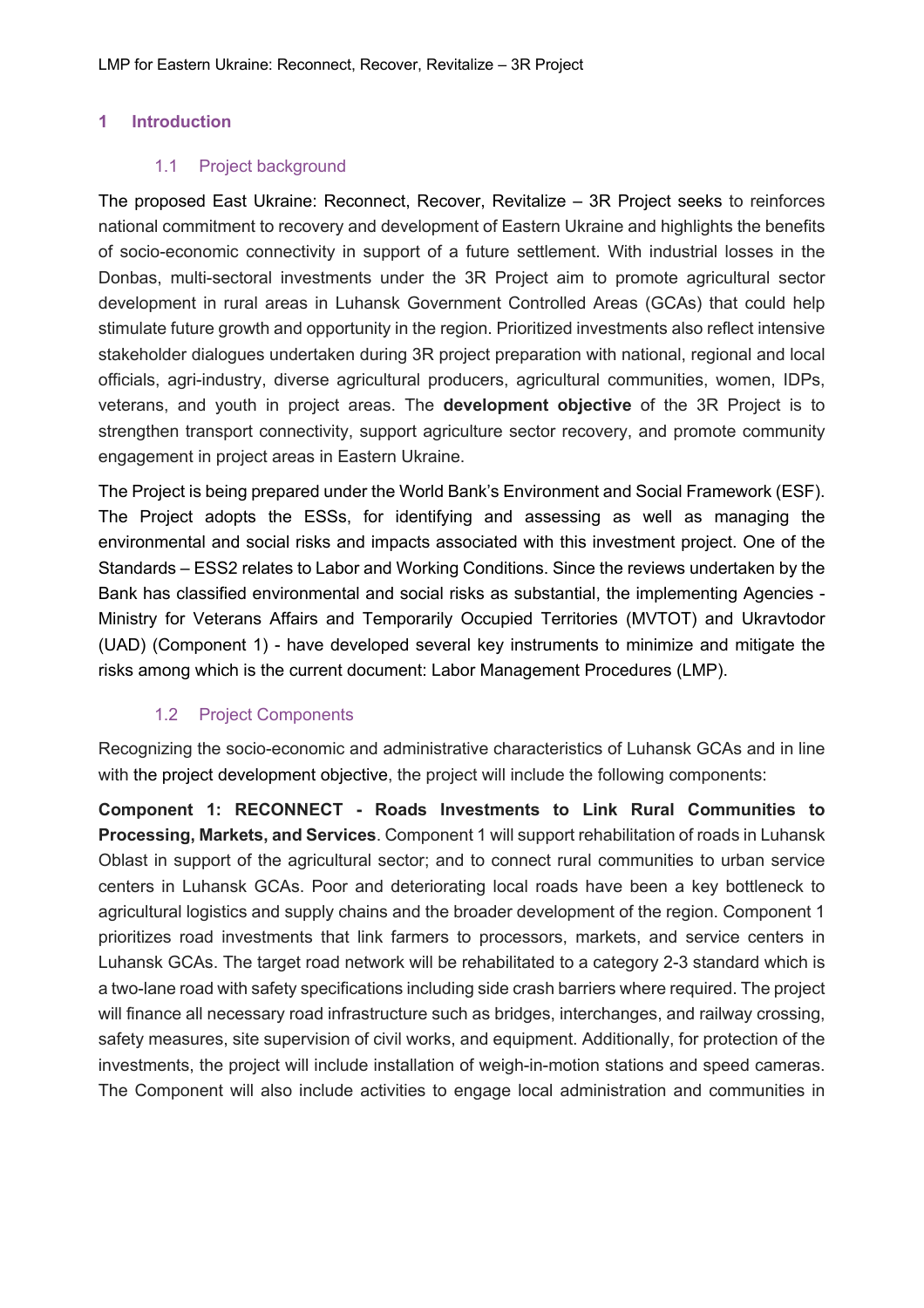project areas on road use, road safety measures, and will provide technical assistance to support development of 'feeder roads' to the network. This will promote local ownership and sustainability of transport investments.

**Component 2: RECOVER - Agriculture Investments to Support Sector Recovery and Modernization.** Component 2 will complement the connectivity investments of Component 1 through select agricultural sub-projects that address some of the conflict's impacts on the agricultural sector in Luhansk GCAs, including loss of access to agricultural services, processing facilities, product testing and local urban markets, as well as limited technology and value chain to market support for the Oblast's many small producers. Agricultural investments will include: (a) an *Agriculture Logistics and Service Hub* in Starobilsk City, as the agricultural center of the region and including a grain/oil seed elevator; a small grain/oil seed quality testing facility; an office building for administration and business development support; an innovative online trading platform to link producers and traders; and an agricultural services support area; (b) a *Regional Agricultural Testing and Food Safety Laboratory* to address a critical gap following the loss of access to the agricultural product testing and food safety management services due to the conflict; and (c) *Agricultural cluster development* for small household-level producers. Community-based Cluster support will facilitate the transition from current subsistence production towards more organized and market-oriented production practices, including value-chain to market support to an estimated 5 to 10 clusters of 100 to 150 small household-level producers.

**Component 3 - REVITALIZE: Implementation Support Platform**. Component 3 will support development of an implementation support platform for project investments recognizing the capacity constraints, deficits in state-citizen dialogue, and requirements for national-regional-local cooperation in effective delivery of 3R project activities. Component 3 will finance Project Management activities for the MVTOT. Component 3 will also include: Luhansk *regional publicprivate investment forums* to gather project beneficiaries, international and Ukrainian private sector representatives, international and domestic financial institutions, GoU representatives, and development partners to raise awareness and promote investment opportunities in the region; *user/beneficiary surveys and social audits* to provide ongoing feedback on project design and implementation (project processes, budgets and outcomes) for infrastructure investments under Components 1 and 2; and support establishment of a *3R Project beneficiary feedback mechanism (BFM)*, including *Grievance Redress Mechanism (GRM).* Component 3 will also finance strategic communications activities. The implementation platform supported by Component 3 will promote sustainability and possible future scale-up and expansion of Project investments to additional sectors and geographic areas in Eastern Ukraine.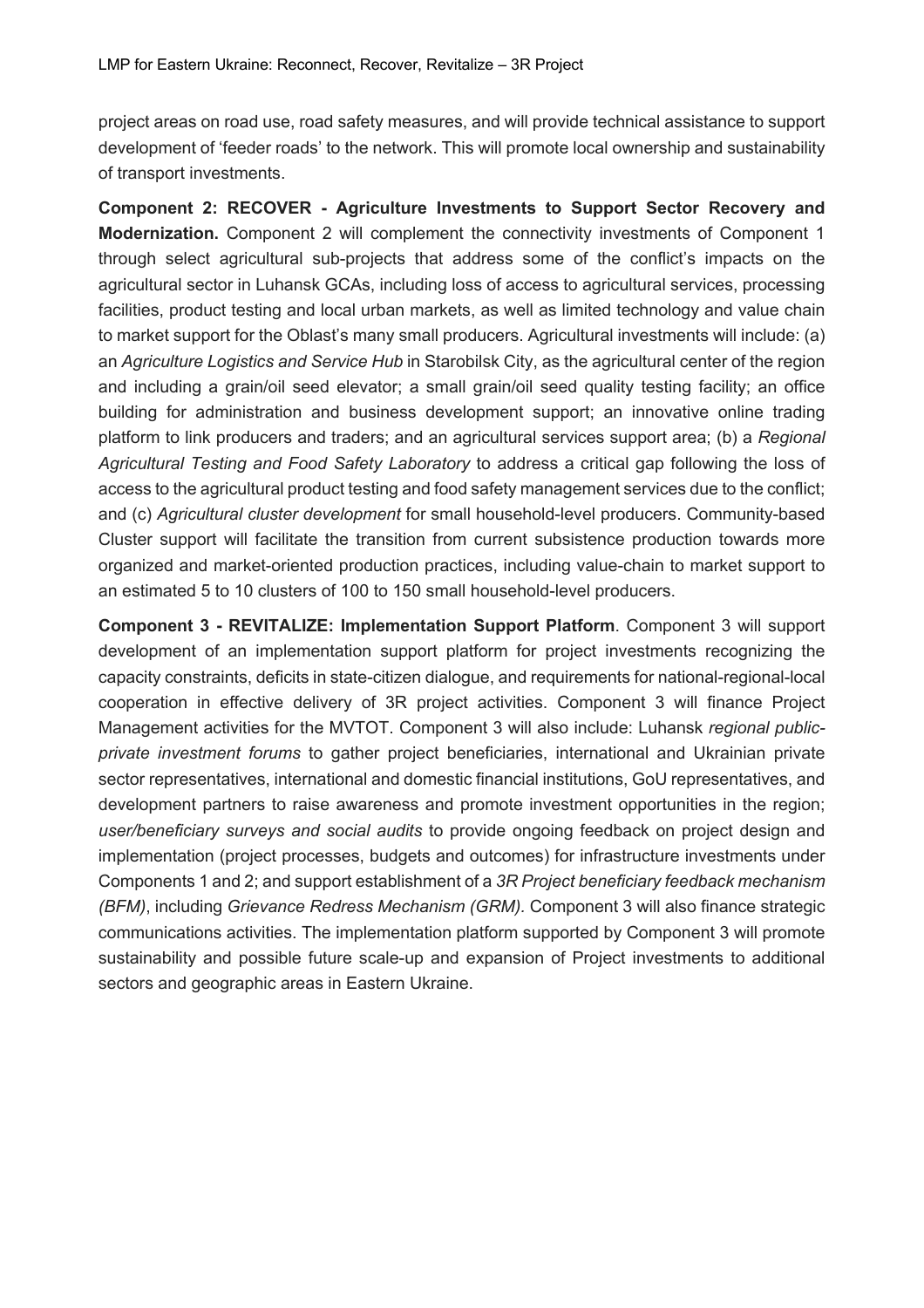## **2 Overview of labor use on the project**

ESS2 categorizes the workers into: direct workers, contracted workers, community workers and primary supply workers. The Concept Stage ESRS envisaged that the project would include direct workers (administration staff and consultants) as well as contracted workers (employees of civil works contractors and sub-contractors under the Component 1 ad 2). Community workers will not be employed in relation to this Project. Primary supply workers are not expected to be relevant to the project. The Components 1 and 2 of the project would primarily relay on supply of construction materials and labor force from the local market, hence no risk of child and forced labor is expected (as this risk is not relevant for Ukraine-based due to the requirements of the national legislation).

# 2.1 Type of Workers

#### **Direct workers**

Project Implementation Units (PIU) will be established by UAD to implement the Component 1 activities and by MVTOT to implement the Component 2 and Component 3 activities. The PIUs should include key staff responsible for coordination, monitoring, evaluating and reporting, compliance with fiduciary requirements, compliance with ESSs, financial management and administrative.

## **Contracted Workers**

Contracted workers will be hired under design, construction contract(s). The bidding documents to hire contracted workers will include language referring to labor and occupational, health and safety requirements that must comply with the Ukraine national legislation and the WB ESS2.

At each PIU, there will be staff assigned to monitor the performance of contractor(s) in relation to contracted workers. This may include periodic audits, inspections, and/or spot checks of project locations or work sites and/or of labor management records and reports compiled by contractors. Contractors' labor management records and reports may include: (a) a representative sample of employment contracts or arrangements between third parties and contracted workers; (b) records relating to grievances received and their resolution; (c) reports relating to safety inspections, including fatalities and incidents and implementation of corrective actions; (d) records relating to incidents of non-compliance with national law; and (e) records of training provided for contracted workers to explain labor and working conditions, OHS and UXO safety measures for the project.

## 2.2 Number of Project Workers

At this stage the type of labor requirements and exact number of project workers cannot be determined. The total number of direct workers employed by two PIUs staff will be clarified during the Project Operations Manual (POM) preparation. The number of project contracted workers is not known as of now. This will become known when when design documents for road rehabilitation and feasibility studies for agricultural hub and laboratory works are completed. This draft LMP will be updated accordingly when implementation begins.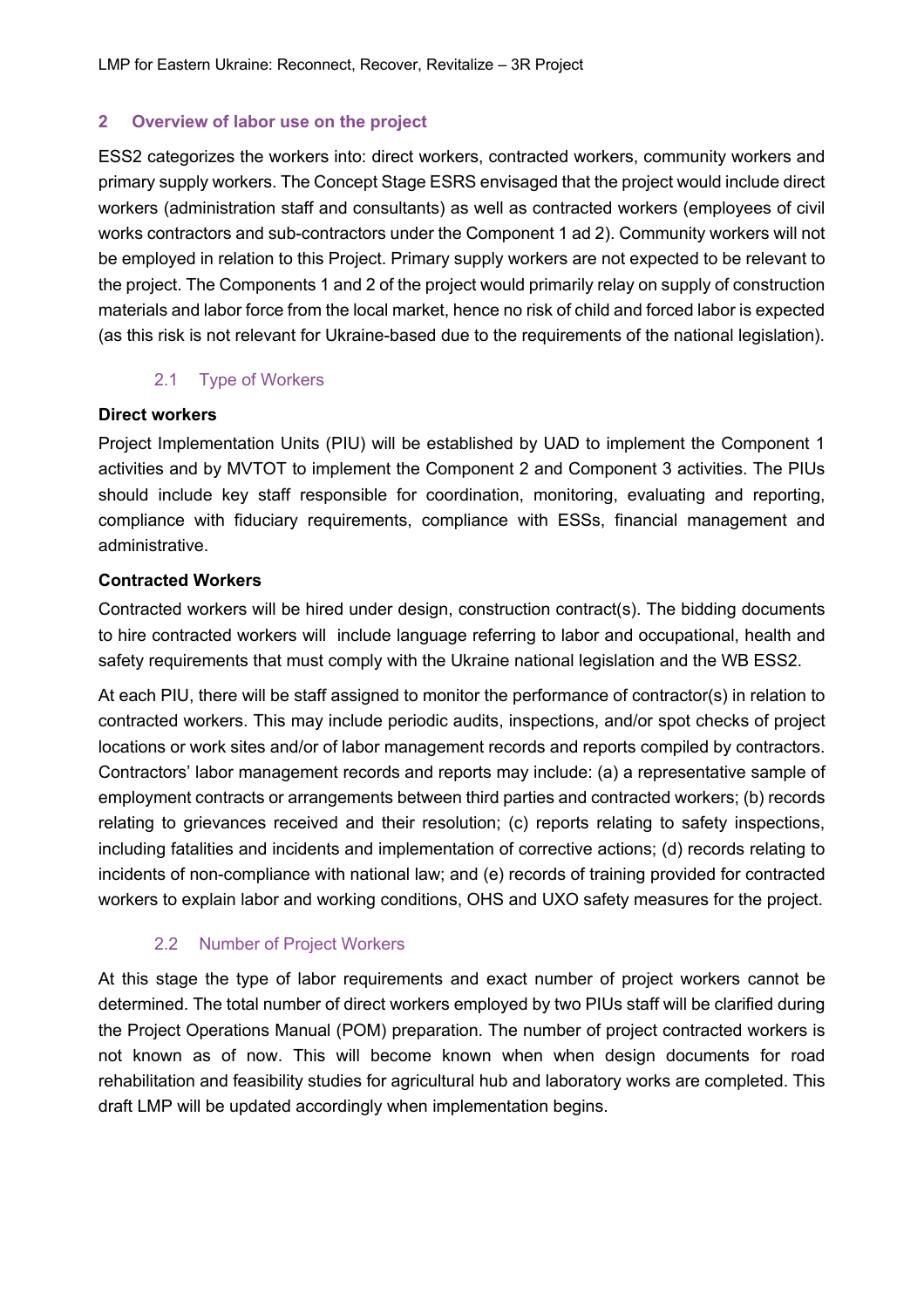## 2.3 Timing of Labor Requirements

The direct workers at PIUs will generally be required full time and around the year for the project duration. Other experts/consultants will be hired on demand basis throughout the project period. Timing for involvement of contracted workers will be known at later stages; however, it is clear that they will be engaged depending on implementation of various Components on specific time slots.

Civil Works contracted workers will be required as per the need for Component 1 and Component 2 implementation. Construction season typically lasts from April to October but can be somewhat longer or shorter depending on weather conditions. So, it will be up to the contractor to mobilize labor force to coincide with the type of work and the season. The work hours should not exceed 8 hours a day, with the provision of at least 1 hour for the rest.

**Timing of Labor Requirements**. The timing and sequencing of labor on the project is currently cannot be defined. This section will be filled once the sequencing of the implementation plan and procurement plans are finalized.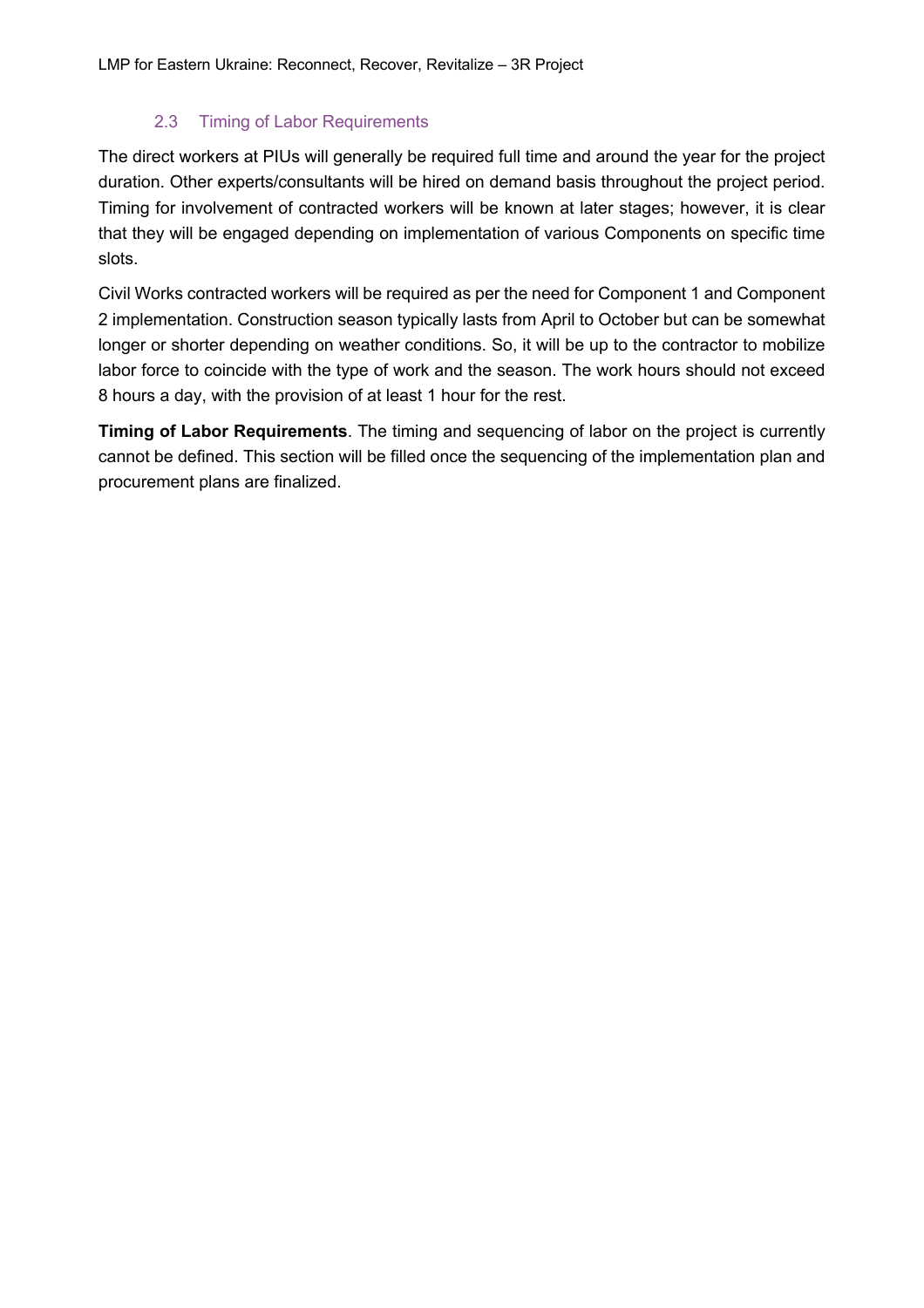#### **3 Assessment of Key Potential Labor Risks**

As per ESS2 requirements the key risks associated with labor and occupational health and safety (OHS) aspects were assessed. The key risks and impacts would be related to the renovation of roads (Component 1), construction of an agro-logistical hub and laboratory facility to test food safety (Component 2) and include such risks as exposure to physical, chemical and biological hazards during construction activities, use of heavy equipment, falling objects hazards, noise and dust, exposure to electrical hazards from the use of tools and machinery, and exposure to unexploded ordnances (UXO) (due to the past conflicts on the project territories and territories adjacent to the project territories). As the construction activities will involve hazardous work, persons under the age of 18 will not be employed by the Project. Based on the available information about the project, project background and experience with similar project activities the following labor and OHS risks would be associated with the proposed project activities:

**Labor risks associated with contracted workers at subproject (Component 1 and Component 2) level**. It is expected that road renovation and hub/lab construction works will be implemented by local contractors and where possible contracted workers will be hired locally. However, All contractors will be required to have a written contract with their workers materially consistent with objective of ESS2, following procedures as specified in the World Bank's Procurement Regulations and required by the Ukrainian Labor Code and other related laws.

**Labor risks including labor influx and associated Gender-Based Violence (GBV)**, and child labor are considered low due to the advanced Ukraine's legislation on labor and working conditions and the PIU's adherence to the Constitution of Ukraine (article 43 prohibits forced labor) and the Labor Code (article 31 prohibits workers to perform task that are not discussed by their contracts, article 188 prohibits child labor). Nonetheless, bidding documents will refer explicitly to the risks contractors will be required in the contract to commit against the use of forced labor. The PIU's staff in charge of contractor supervision will monitor and report the absence of forced labor, GBV. A locally based project specific GRM will be established accept workers complains and community complains due to labor influx (labor influx is expected).

**Occupational Health and Safety (OHS) risks** are moderate to substantial and associated with type of works to be implemented in post conflict areas where UXO can be found. All contractors hired for road renovation works under the component 1 and component 2 of the project will be required to develop and implement written labor management procedures, including procedures to establish and maintain a safe working environment as per requirements of ESS2. All contractors/sub-contractors will be required to ensure workers will use required safety gears, receive safety training with UXO safety module and other preventive actions as provided in the Project's Environmental and Social Management Framework (ESMF).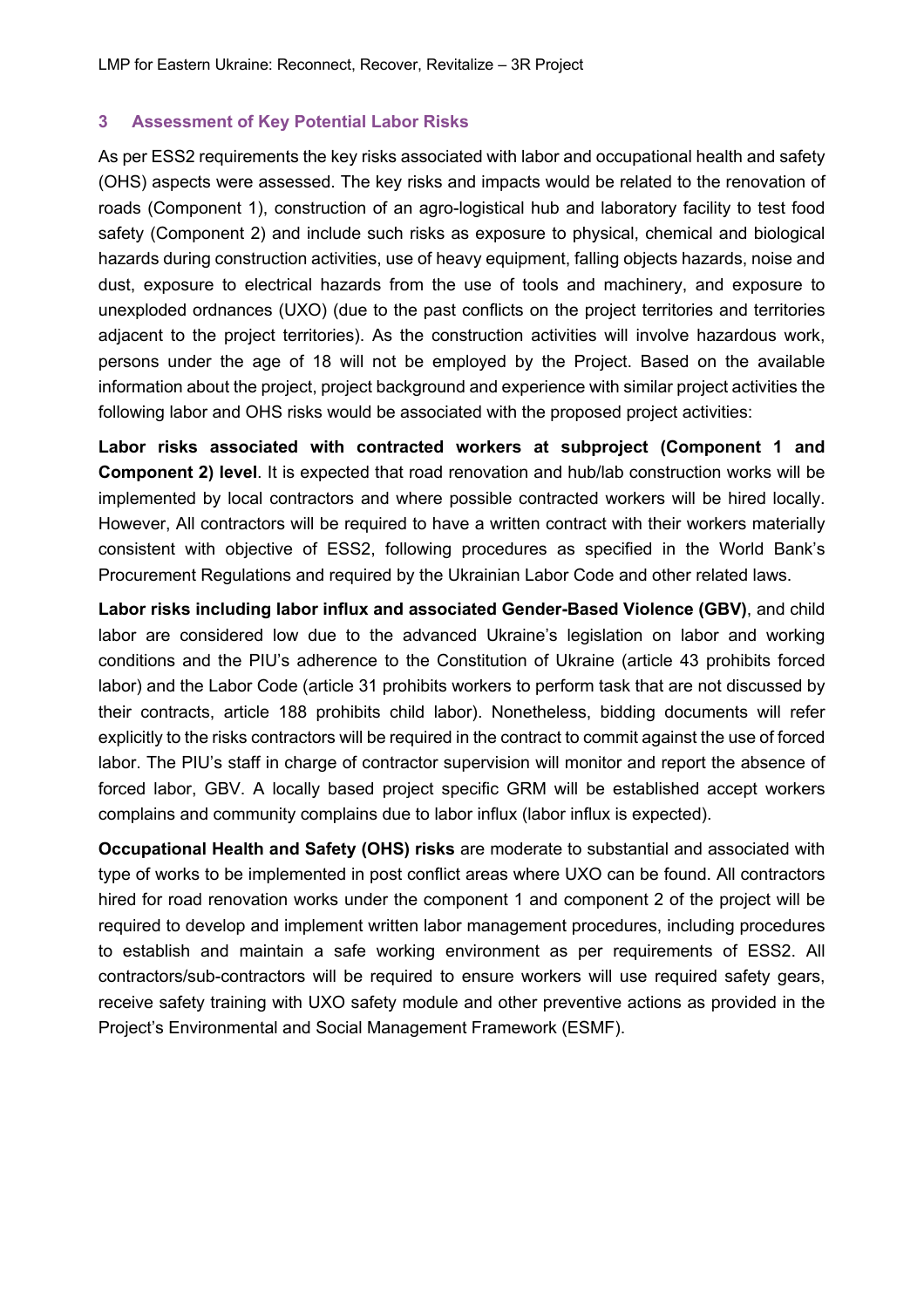**Employment Risks** may imply that some direct or contracted workers either have no contract or have a contract without specified terms and conditions, thus leading to workers discrimination. Workers will be hired by the MVTOT and UAD's PIUs, either directly, as project staff, or indirectly as part of contracts with consultants or service providers. The practice shows that civil works subcontractors do practice a labor contract with a lump-sum payment for a certain type of service or scope of work where the duration of labor will be limited to several months. All the workers hired under the project, whether direct, contracted or sub-contracted, will be employed based on the principles of non-discrimination. The PIUs will assess the contractor's internal HR procedures to ensure consistency with ESS2.

**Overtime work risks**. There is an ongoing practice of unaccounted working hours and lack of compensation for overtime work in Ukraine despite existing legislation that stipulates compensation for worked hours. Also, there is a risk of failure to pay individuals who do not have signed contracts. The project's PIU will seek to address these risks through: (1) making sure that all direct workers, part-time, assignment-based construction workers have written contracts with overtime work accounting provisions construction; (2) establishing a Grievance Redress Mechanisms (GRM) for direct workers and contracted workers.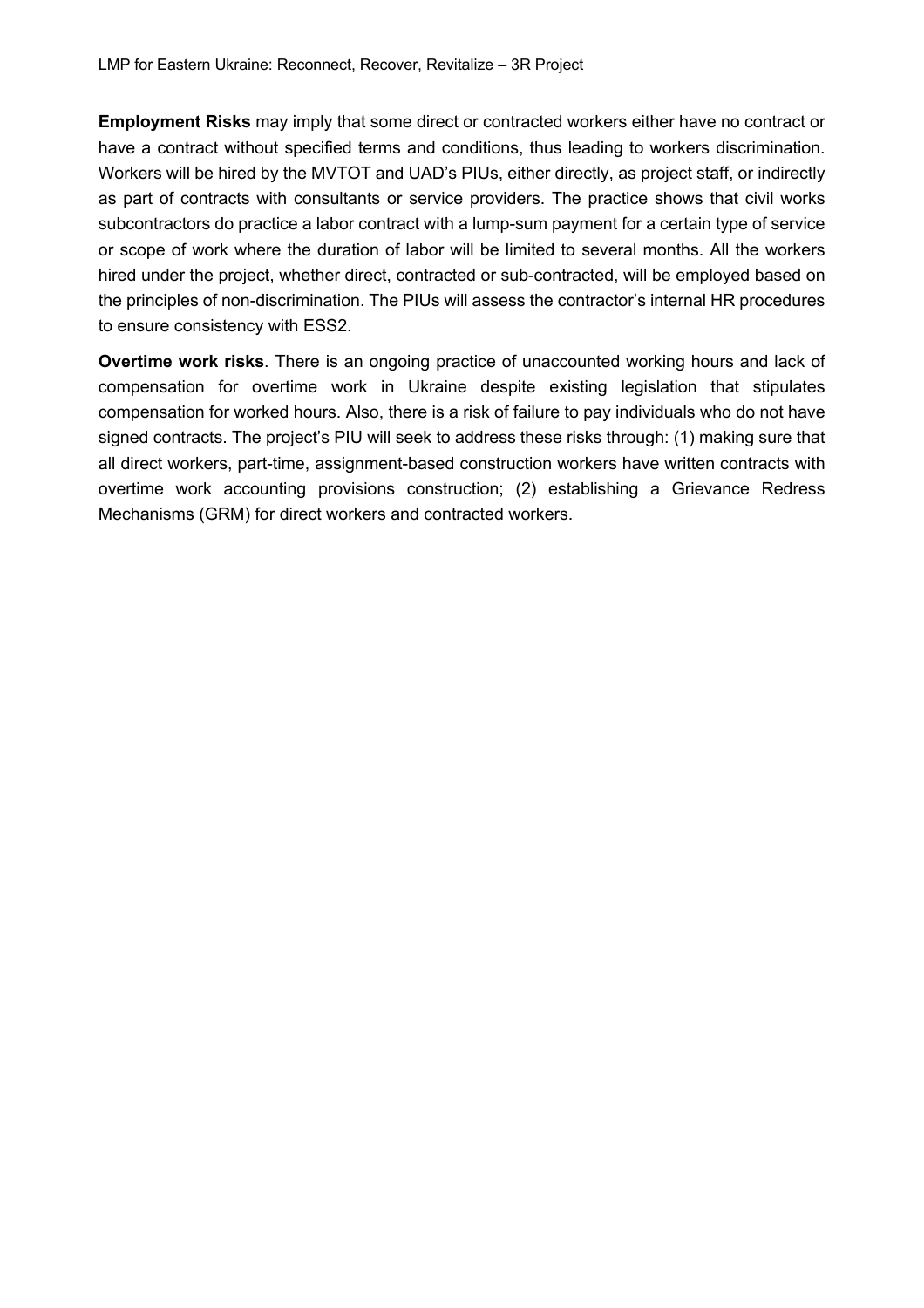## **4 Brief Overview of National Legislation**

The Ukrainian legal framework on labor protection and OHS are advanced. The Constitution of Ukraine stipulates the right for labor and for opportunity to earn for living by performing jobs that were chosen freely (article 43). The article 43 of the Constitution guaranties safe and healthy occupational environment, wages not lower that determined by the Law; prohibits employment of women and minors for occupations that pose health hazards. Also, the article 43 stipulates citizens' protection from unlawful dismissal from a job and stipulates timely remuneration for completed job. The right of employees to go on strike is also guaranteed by the Constitution (article 44). The Article 45 of constitution guaranties the right for breaks, leaves and rest. The social protection to workers is also guarantied by Article 46 of the Constitution.

All the constitutional provisions are supported by the following laws of Ukraine and their further amendments:

The Labor Code of Ukraine (initial Law #322-VIII adopted on December 10, 1971);

The Law of Ukraine "On Leaves" (Law #504/96-BP adopted on November 15, 1996 );

The Law of Ukraine "On remuneration of labor" (Law #108/95-BP adopted on March 24, 1995);

The Law of Ukraine "On trade unions, their rights and guarantees of activity" (Law # 1045-XIV, adopted on September 15, 1999);

The Law of Ukraine "On Labor protection" (Law #2694-XII adopted on October 14, 1992).

# 4.1 National Labor Legislation.

**Types of Employment Contracts**. The employment contracts defined by the Labor Code (e.g. article 21). The Employment Contract contract is an agreement entering into force between the employee and the owner of enterprise/institution according to which an employee undertakes tasks/job defined on the agreement.

Non-residents have the same rights to work in Ukraine as any Ukrainian has. However, nonresidents have to provide certain documentation before starting to work in Ukraine (work permit). Also

The article 23 of the Labor Code of Ukraine, defines the following types of Employment contracts based on the duration:

- Open-ended Employment contract. This type of contract is the most common in Ukraine. In addition, this type of contracts is regulated by the Labor Code and labor laws of Ukraine mentioned above, internal rules of a Company and collective agreement.
- Term Contract. The only difference between this type of contract and the first one is that the Parties limit their collaboration to a specific period of time, based on the type of activity performed.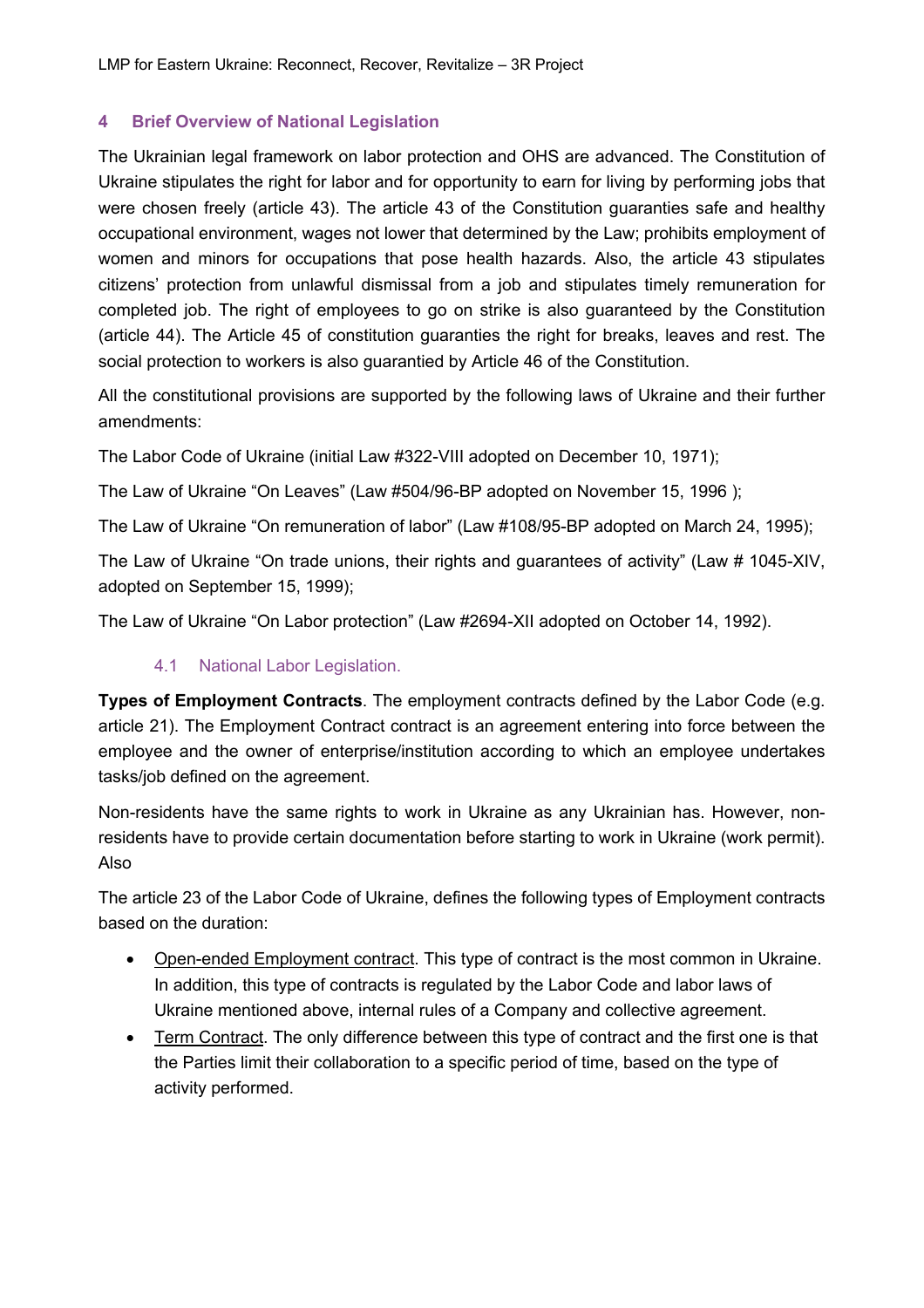• Assignment-based work contract. In order to perform services based on an assignment, when special skills or short-term support is required, a special type of agreement can be concluded. This special form of contract is actually a service agreement. By using this sort of agreement parties agree and acknowledge that all conditions of their collaboration are conveyed in the contract (agreement).

Probation period. According to the article 27 of the Labor Code of Ukraine, the probationary period cannot be longer than 3 consecutive months for regular employees. In some cases it can be up to 6 consecutive months, but it must be agreed with the Primary Trade Union Organization.

Wages and deductions. The Law of Ukraine "On remuneration of work" (article 1) defines wage as remuneration calculated in monetary terms which the employer pays to the employee for the work he has done according to the employment contract. The remuneration consist of main salary – remuneration for performed work according to the established norm of labor (working time, working performance, etc) and of additional salary- remuneration for outstanding deliverables or performance or for harmful working conditions. Pursuant to Article 3 of abovementioned Law, the minimum level of salary – it is fixed by legislation level of remuneration for month or hour. In case if the salary level of an employee who has fulfilled the monthly deliverables is lower than the established minimum wage, the employer makes an additional payment up to the level of the minimum salary. As of January 1st 2020, the minimum salary1 is 4723 UAH (apr. 174 USD). The employers usually deduct the income tax and health and social insurance contributions automatically from the wages and transfer them to the appropriate fiscal authorities.

**Working hours.** The Labor Code of Ukraine (Article 51) envisages a regular 40-hour work week. Reduced working hours shall be established: (a) for employees aged from 16 to 18 years old - 36 hours per week; (b) for persons aged from 15 to 16 years old (pupils aged from 14 to 15 years old working within the period of vacations) - 24 hours per week; (c) for employees performing works in harmful working conditions – not more than 36 hours per week

In addition, legislation stipulates reduction of working hours for certain categories of employees (teachers, doctors, etc). Such reduction can be compensated by enterprises and organizations for women having children under fourteen years old or disabled child.

According to the article 54 of Labor Code, when working at night the established working hours (shift) shall be reduced by one hour.

Working at night shall be put in a par with those during the day if this is required subject to conditions of production, in particular in continuous productions, as well as when working in shifts at six-day working week with one day-off. Night working hours shall be from 10:00 p.m. until 06:00 a.m.

<sup>1</sup> https://index.minfin.com.ua/ua/labour/salary/min/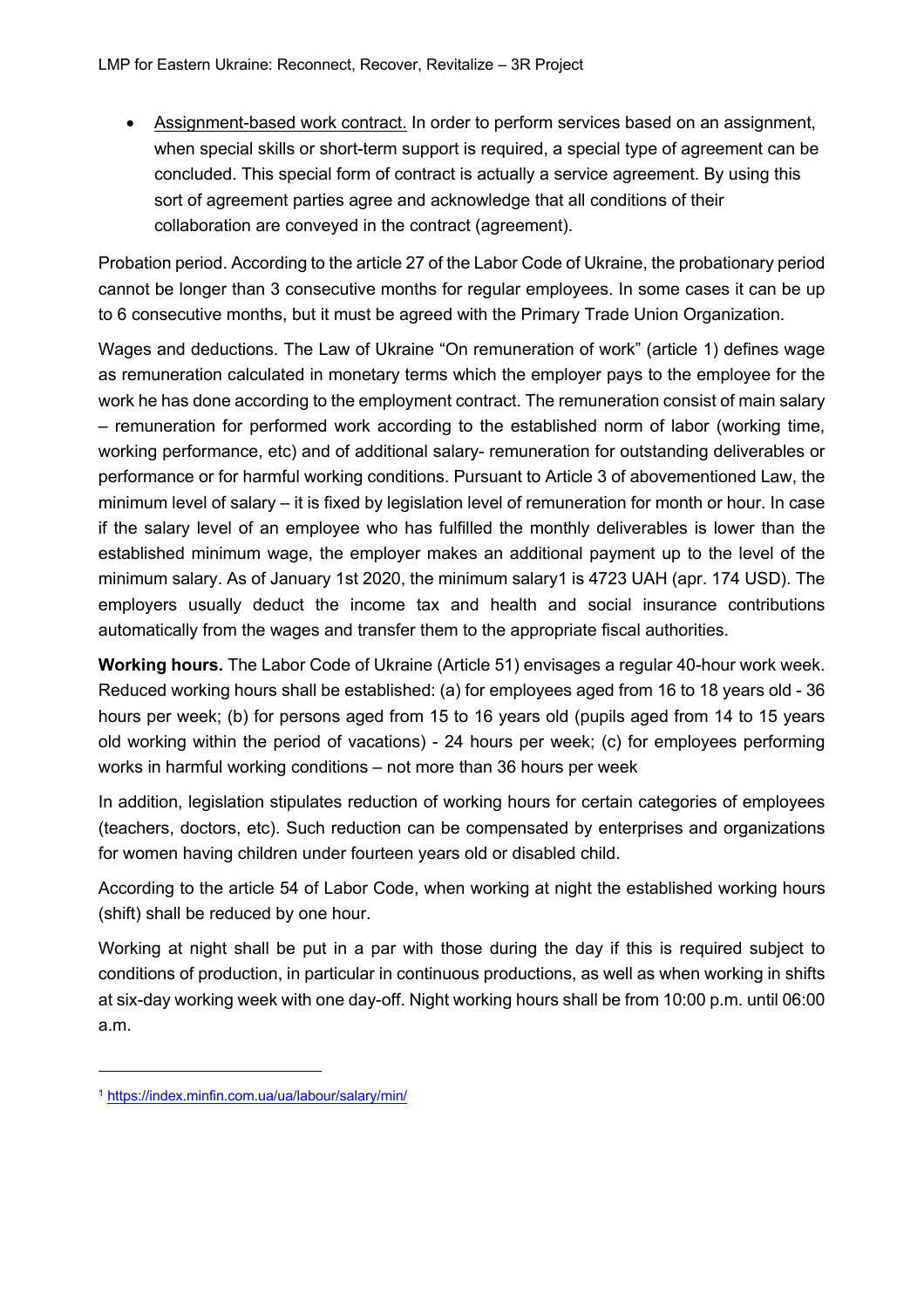Engagement of women in work during night hours should not be allowed, except for those sectors of the national economy in which this is of particular necessity and is allowed as temporary measure. Engagement of pregnant women and women having children under three years old may not be engaged in night works, overtime works, works on days-off, and business trips. Women having children aged from three to fourteen years old or disabled children may not be engaged in overtime works or sent on business trips without their consent. (Labor Code, articles 175-177).

**Breaks.** Employees shall be provided with a break to rest and eat. The breaks should not last more than two hours. The break shall not be included into working hours. The break for rest and meal shall be usually provided in four hours after start of work. Time of start and end of the break shall be established by internal regulations. Employees shall use the break time at their own discretion. During this time they may be absent from the workplace. (article 66 of Labor Code).

**Days-off and leaves**. For five-day working week employees shall be provided with two days-off per week, and at six-day working week – with one day-off. Uninterrupted weekly rest period shall be at least forty-two hours.

Work on days-off shall be prohibited. Engagement of certain employees in work on these days shall be allowed subject to permit of the elected body of trade union organization (trade union representative) of enterprise, institution or organization and only in exceptional cases which are determined by legislation.

Engagement of particular employees in work on days-off shall be allowed in the following exceptional cases: (a) for prevention or liquidation of consequences of natural disaster, epidemics, epizootics, industrial accidents and immediate remedy of their consequences; (b) for prevention of accidents which endanger or may endanger life or normal living of people, loss or damage of property; (c) for performance of urgent unforeseen works on which further normal operation of enterprise, institution or organization as the whole or separate subdivisions thereof depends; (d) for performance of urgent work in order to avoid or prevent downtime of rolling equipment or accumulation of cargo in departure and destination points.

Engagement of employees in work on days-off shall be effected on the ground of written order (instruction) of the owner or authorized by him/her body.

Work on day-off may be compensated for as agreed by the parties by providing another rest day or in monetary form in double amount. (Labor Code, Articles 66-71).

Employees of enterprises, institutions or organizations regardless of their ownership and sector, as well as those working under labor contract with individual entrepreneurs shall be entitled with for the annual (basic and additional) leaves with securing of workplace (office) and salary for these periods.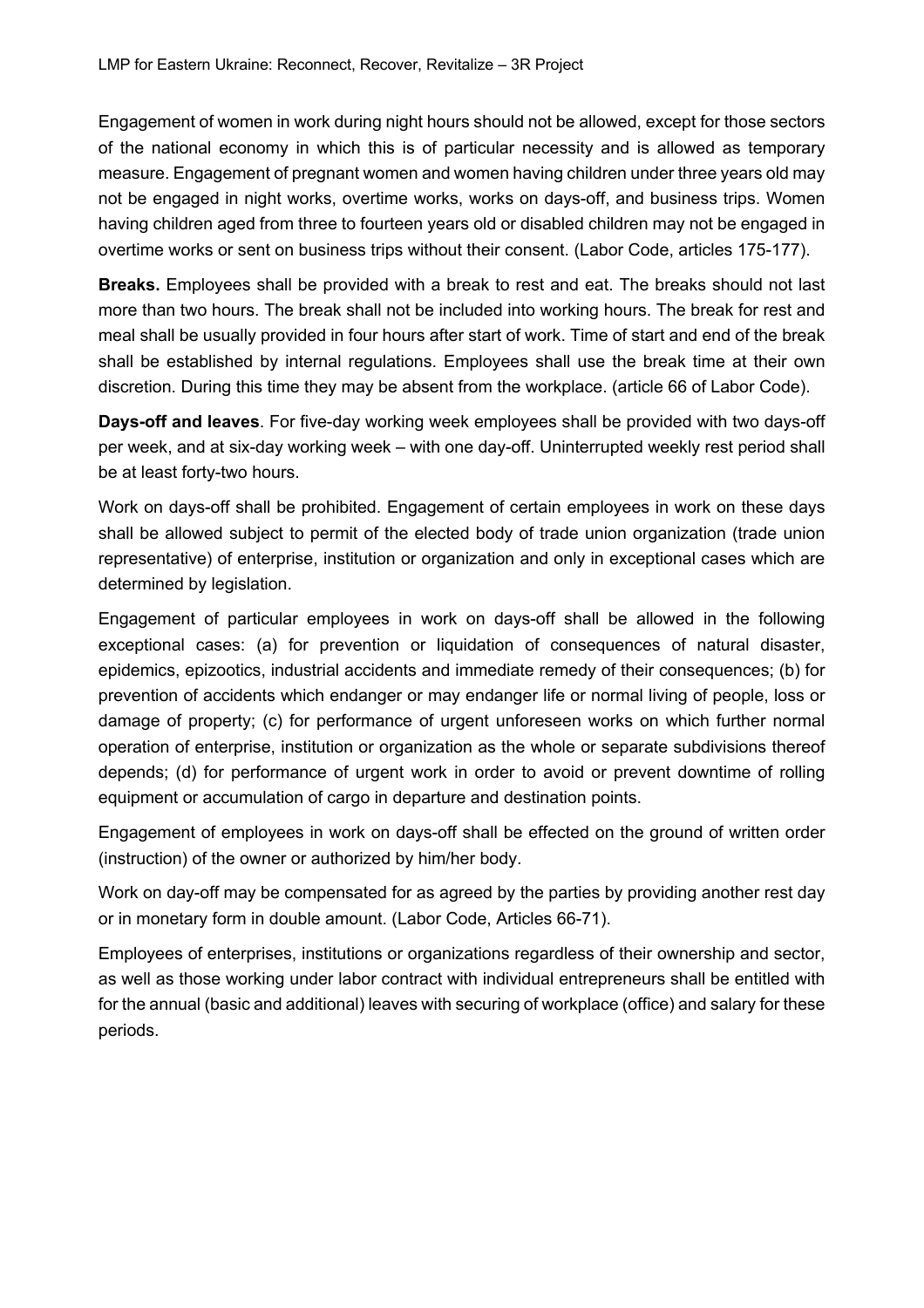The Law of Ukraine "On Leaves" stipulates the types of leaves: 1) annual leaves: main leave; additional annual leave for work in harmful and difficult working conditions; additional annual leave for irregular working hours; etc. (Labor Code, article 77); 2) leave for studying, pregnancy and child birth; 3) research leave; 4) maternity leave; 2) vacation without compensation.

The total duration of annual basic and additional leave may not exceed 59 calendar days, and for employees employed in mining industry - 69 calendar days (Law "On Leaves" article 10).

Annual basic leave shall be given to employees for the period of at least 24 calendar days per working year worked to be calculated as from the date of entering into labor contract. Employees with eighteen years or more employment record shall be given annual basic leave for the period of 31 calendar day. (Labor Code, Articles 74-75).

In addition to annual leaves other paid and unpaid leaves or rest/sickness leaves should be granted by employers within the calendar year.

National festivals, week holidays and general holidays coinciding with the leave period shall not be counted for the leave period in calculating the days of annual paid leave (Labor Code, articles 77-78).

**Overtime Work**. An employer can be order overtime work in cases related to national defense or emergencies. Article 61 of the Labor Code details the circumstances when an employer may use overtime work.

As per Article 62 of the Labor Code the following categories of people should not be involved in overtime work: (1) pregnant women and women having children under three years old (Labor Code, Article 176); (2) persons under eighteen years old (the Labor Code, Article 192); (3) employees studying full time or pursuing vocational training while continuing working (the Labor Code, Article 220); etc.

Women having children aged from three to fourteen years old or disabled child may be engaged in overtime work only subject to their consent (Labor Code, Article 177).

Overtime work shall not exceed four hours during two successive days and 120 hours per year for every employee. The owner or authorized by him/her authority shall keep record of overtime work of every employee (Labor Code, Article 65).

The overtime work is paid in double amount of the regular per hour rate (the Labor Code, Article 106).

**Labor Disputes.** The Labor Code of Ukraine includes provisions that allow workers to resolve individual and collective disputes between the employer and the employee(s) over the terms and conditions of a labor agreement or other aspects of work, including occupational and labor safety (Articles 221-241)

The labor disputes can be considered by special commissions on labor disputes or by courts.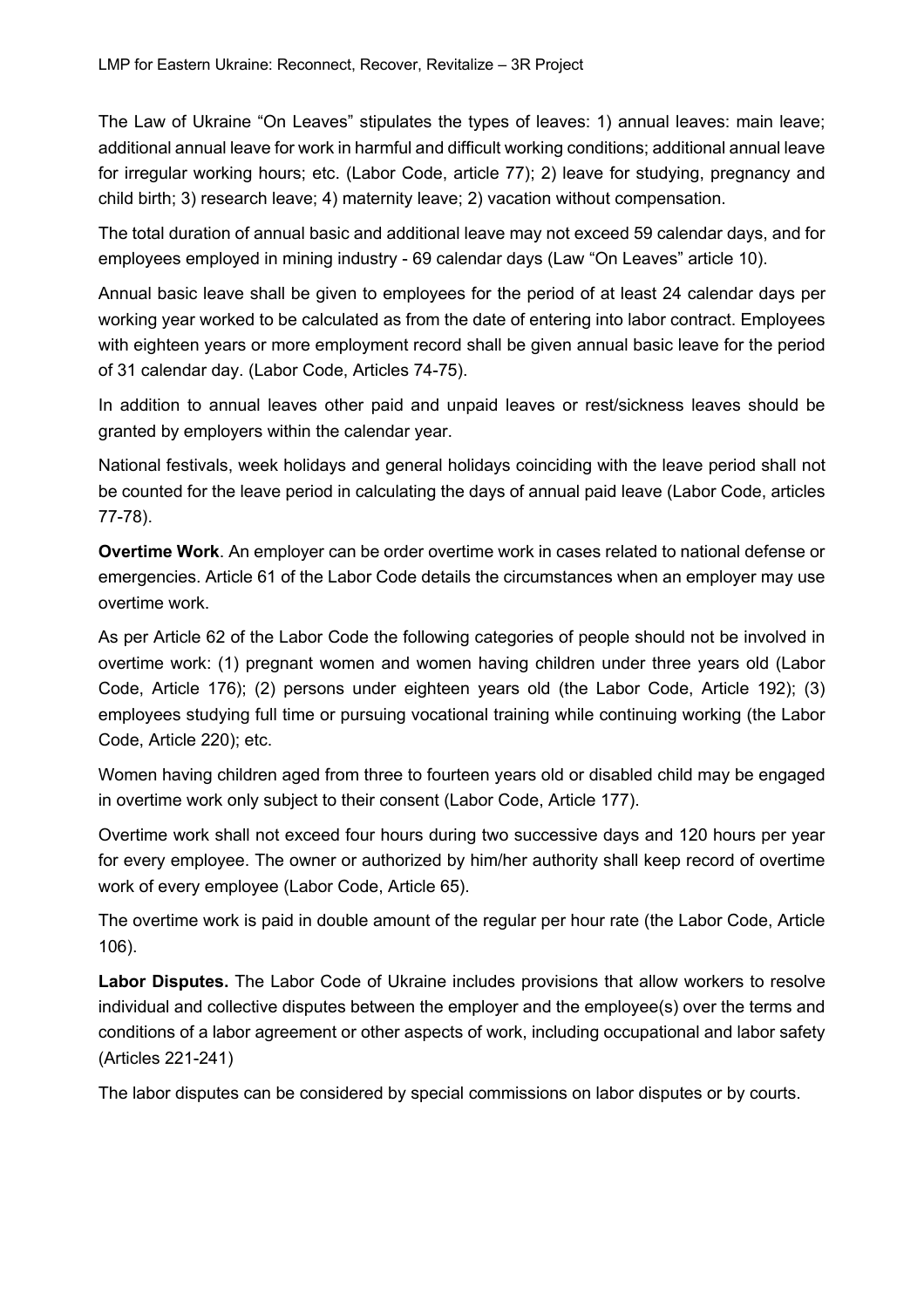The procedure of labor disputes consideration by a commission stipulated by articles 223-230 of the Labor Code. If the parties do not agree with the recommendations of this commission, the conflict shall be settled in court. The procedure of labor disputes consideration by courts stipulated by articles 231-241 of Labor Code.

## 4.2 Brief Overview of National Legislation: OHS

The health and safety requirements in Ukraine stipulated by the Law of Ukraine "On Labor protection". The Law of Ukraine "On Labor Protection" details basic constitutional provisions concerning employees' rights to protection their life, health on the job, to proper, safe and healthy working conditions and to regulation relations between the employer and the employee on security, occupational hygiene and working conditions issues. Besides, the Law sets a unified procedure of labor protection in Ukraine.

Every legal entity and natural persons must comply with this Law provisions when hiring employees or short-term/assignment-based workers. This Law sets responsibilities of the employer to creation of safe working conditions, for state of collective and individual means of protection from harmful influence of manufacturing processes and equipment, as well as.

The Law entitles the employees to refuse doing work, if working conditions are dangerous for his/her life or health (Article 6). Workers have the right to privileges and compensations for difficult and hazardous working conditions and damage caused by violation of labor protection rules (Article 7). It is established that damage to the employee's health or in case of his/her death shall be compensated by the Industrial Accident and Occupational Disability Social Insurance Fund of Ukraine. Besides, in compliance with collective labor agreement the employer may pay additional compensation to the injured persons or members of their families at the expense of own funds (Article 9).

This Law also regulates protection of separate categories of employees: women, minors and disabled (Articles 10-12). In particular, the Law prohibits using women's labor in harmful and dangerous working conditions, underground work, except for non-physical jobs and jobs connected with sanitary and consumer services. It is also prohibited the recruitment of women for lifting and transportation of things with weight exceeding set limits.

A separate chapter of the Law is devoted to regulation of relations in the sphere of labor protection and management (Chapter 3). The chapter defines system of state authorities and institutions responsible for the enforcement of labor and OHS legal provision.

The Law stipulates penalties in case of incompliance and violation of the provisions of the Law.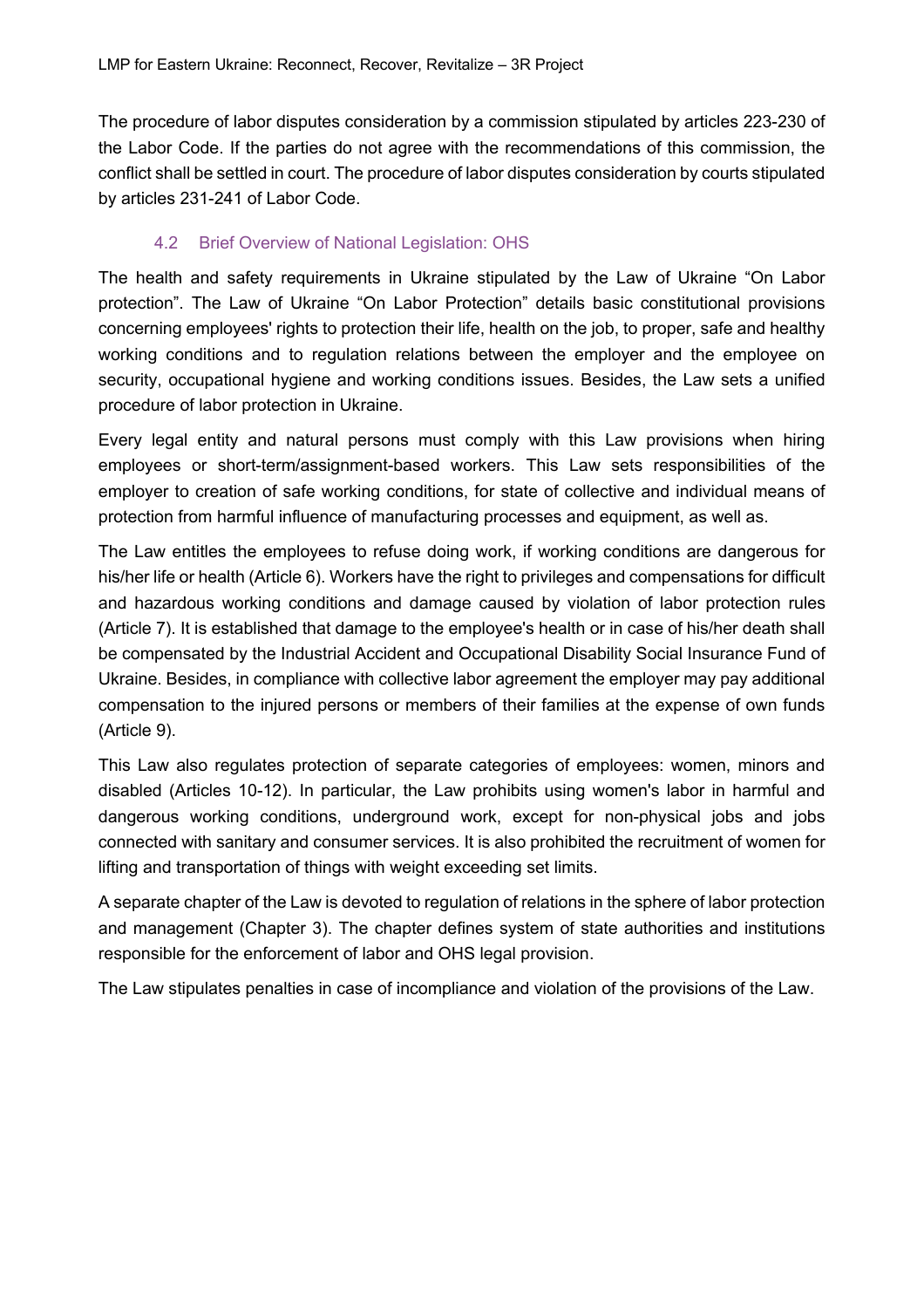# **5 ESS2 and Policy Gap**

## 5.1 ESS2 – Labor and Working Conditions

The World Bank's requirements related to labor and OHS are stipulated in the ESS2 of the Environmental and Social Framework. The Implementing agency promotes sound workermanagement relationships and provides safe and healthy working conditions. Key objectives of the ESS 2 are to:

- Promote safety and health at work;
- Promote the fair treatment, nondiscrimination and equal opportunity of project workers;
- Secure protection of project workers, including vulnerable workers such as women, persons with disabilities, children (of working age, in accordance with this ESS) and migrant workers, contracted workers, community workers and primary supply workers, as appropriate;
- Prevent the use of all forms of forced labor and child labor;
- Support the principles of freedom of association and collective bargaining of project workers in a manner consistent with national law; and
- Provide project workers with accessible means to raise workplace concerns.

ESS2 applies to direct and contracted workers employed by the project PIUs and contractors (fulltime, part-time, temporary, assignment-based and migrant workers). Where government civil servants are working in connection with the project, whether full-time or part-time, they will remain subject to the terms and conditions of their existing public sector employment agreement or arrangement, unless there has been an effective legal transfer of their employment or engagement to the project. ESS2 will not apply to government civil servants.

PIU will develop and implement internal labor management procedures applicable to the project. These procedures will set out the way in which project workers will be managed, in accordance with the requirements of national legal framework and the ESS2. The procedures will address the way in which the ESS2 will apply to different categories of project workers including direct workers, and contract workers.

Project workers will be provided with information and documentation that is clear and understandable regarding their terms and conditions of employment. The information and documentation will set out their rights under national labor law and ESS requirements (which will include collective agreements), including their rights related to hours of work, wages, overtime, compensation and benefits. This information will be provided at the beginning of the working relationship and when material changes occur.

For more details on the WB Environmental and Social Standards, please follow the below links: www.worldbank.org/en/projects-operations/environmental-and-social framework/brief/environmental-and-social-standards.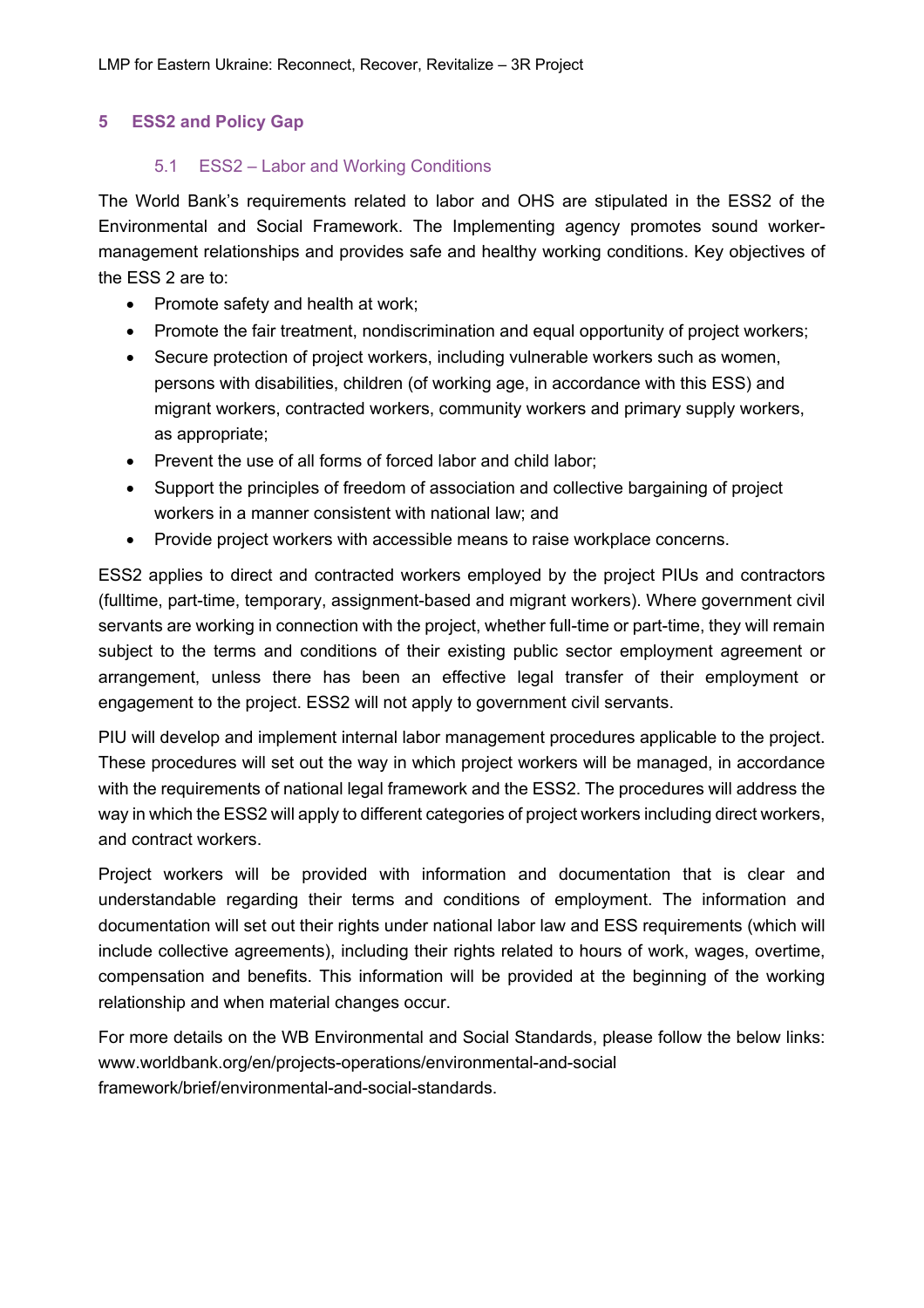# 5.2 Policy Gap

The Ukrainian labor protection and OHS legislation is advanced and reflects all the key requirements of the ESS2.

The enforcement of the labor protection and OHS provisions at enterprise level and requires improvement. In addition, employees' awareness on their labor and OHS rights remains low. advanced legal provision at enterprise level, capacity building of employees and workers remain the main issues.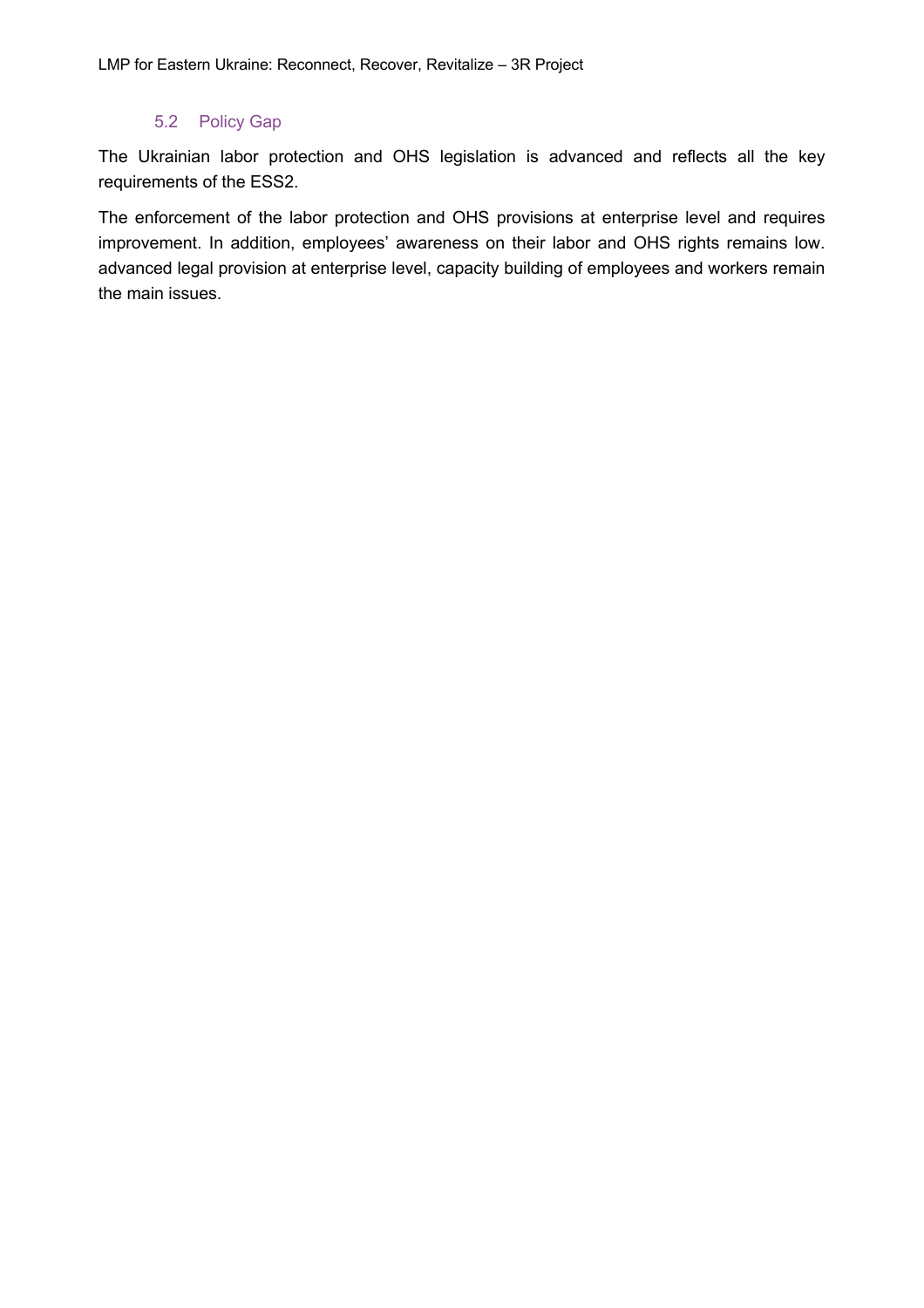# **6 Responsible Staff**

The key agencies responsible for the project implementation are MVTOT and UAD. Each implementing will establish a PIU for the implementation of the corresponding components of the project. Each PIU will employ the Project Component Coordinator/PIU Coordinator, social and environmental safeguards specialist, procurement specialist, financial management specialist, technical specialists. The functions of the implementing agencies are summarized in the following subsections.

The PIU Coordinator, on a daily basis, will coordinate the project activities including relations with direct employees, contractors and suppliers. In addition, the PIU will hire environmental and social safeguards specialist, procurement specialist, financial management specialist, technical specialists.

The PIU's environmental and social safeguards specialist will be responsible for the following:

- Implement and edit this LMP.
- Ensure that civil works contractors comply with the LMP.
- Prepare occupational health and safety plans before mobilizing to the field, including workers' camp management plan.
- Prepare the TOR for Health, Safety and Environment (EHS) Engineer who will be hired to supervise construction on site. This TOR should specify responsibilities, reporting lines for EHS short-term, assignment-based contractors/contracted workers.
- Ensure the contracts with the contractors are developed in line with the provisions of this LMP and the project's ESMF, as detailed in the POM.
- Monitor to verify that contractors are meeting labor and OHS obligations toward contracted and subcontracted workers as required by Ukrainian law, the WB ESS2 and the contract provisions signed between contractor and the PIU.
- Monitor contractors and subcontractors' implementation of labor management procedures.
- Monitor compliance with occupational health and safety standards at all workplaces in line with the occupational health and safety legislation of Ukraine.
- Monitor and implement training on LMP and OHS for project workers.
- Ensure that the GRM for project workers is established and implemented and that workers are informed of its purpose and how to use it.
- Have a system for regular monitoring and reporting on labor and occupational safety and health performance.
- Monitor implementation of the Worker Code of Conduct.

POM will include standard templates of contracts which will include LMP and OHS aspects, and the provisions on contractors' compliance. The Contractors will be required to: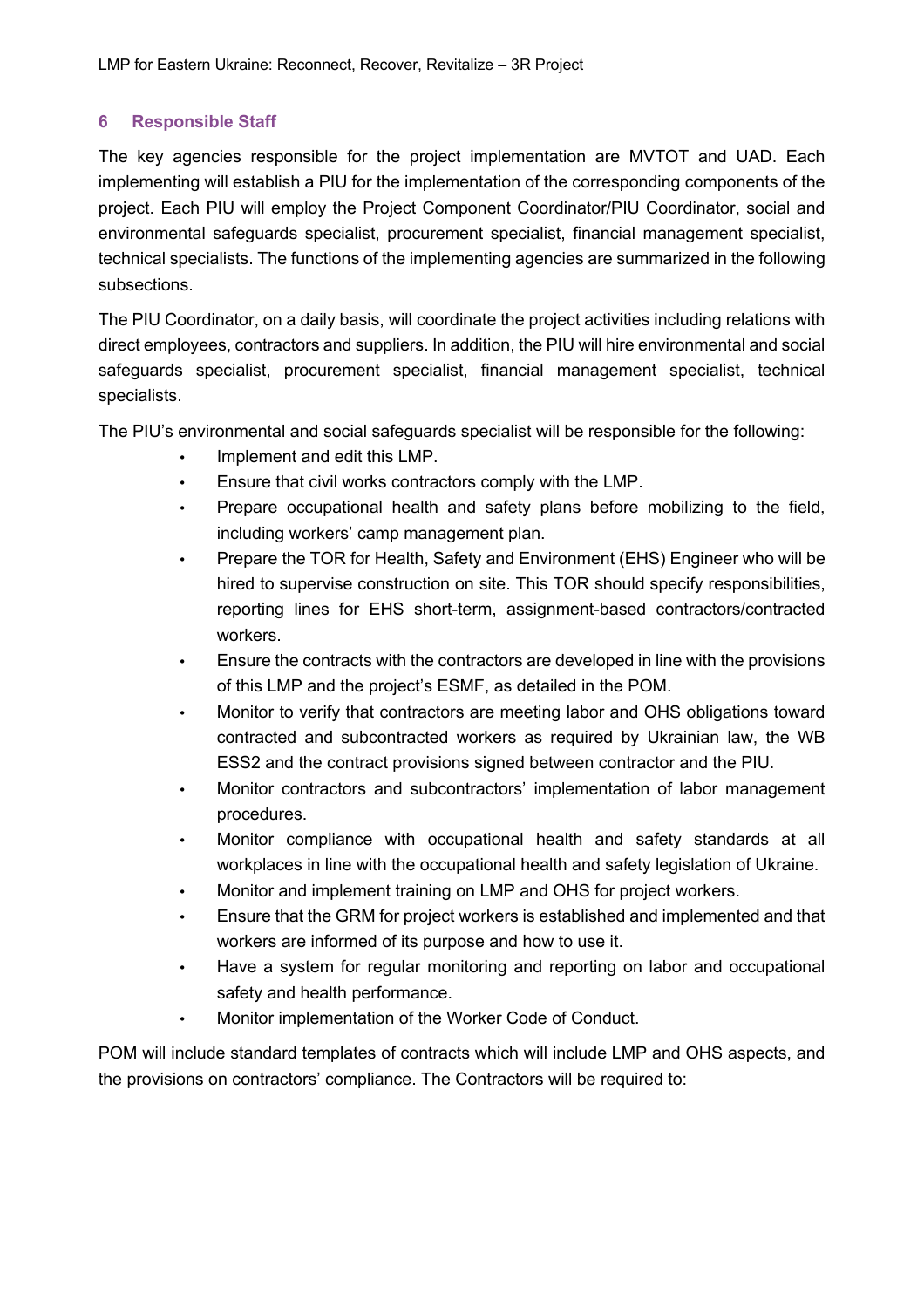- Follow the labor management procedures and occupational health and safety requirements in line with the ESMF provisions stated in the contracts signed with the PIUs.
- Supervise the subcontractors' implementation of labor management procedures and occupational health and safety requirements.
- Maintain records of recruitment and employment of contracted workers as provided in their contracts.
- Communicate clearly job descriptions and employment conditions to all workers.
- Make sure every project worker hired by contractor/subcontractor is aware of the PIU dedicated phone number, email address, and web portal through which anyone can submit grievances.
- Provide induction (including social induction) and regular training to employees in labor protection requirements, including training on their rights on safe labor under Ukraine legislation, on the risks of their jobs, and on measures to reduce risks to acceptable levels
- In collaboration with PIU Environmental and Social Safeguards Specialist conduct training on labor management procedures and occupational safety to manage subcontractor performance.
- Ensure that all contractor and subcontractor workers understand and sign the Code of Conduct.

The Contractor(s) with multiple contracts will be responsible for the following:

- Assigning or employing a person responsible for the adaption and implementation of the OHS plan to the requirements of the project.
- Maintaining records of recruitment and employment process of contracted workers.
- Communicating clearly job description and employment conditions to contracted workers.
- Having a system for regular review and reporting of labor, and occupational safety and health performance on site.
- Developing and implementing a grievance registration mechanism that would record and address the grievances raised by the workers.
- Delivering regular orientation and OHS training to employees.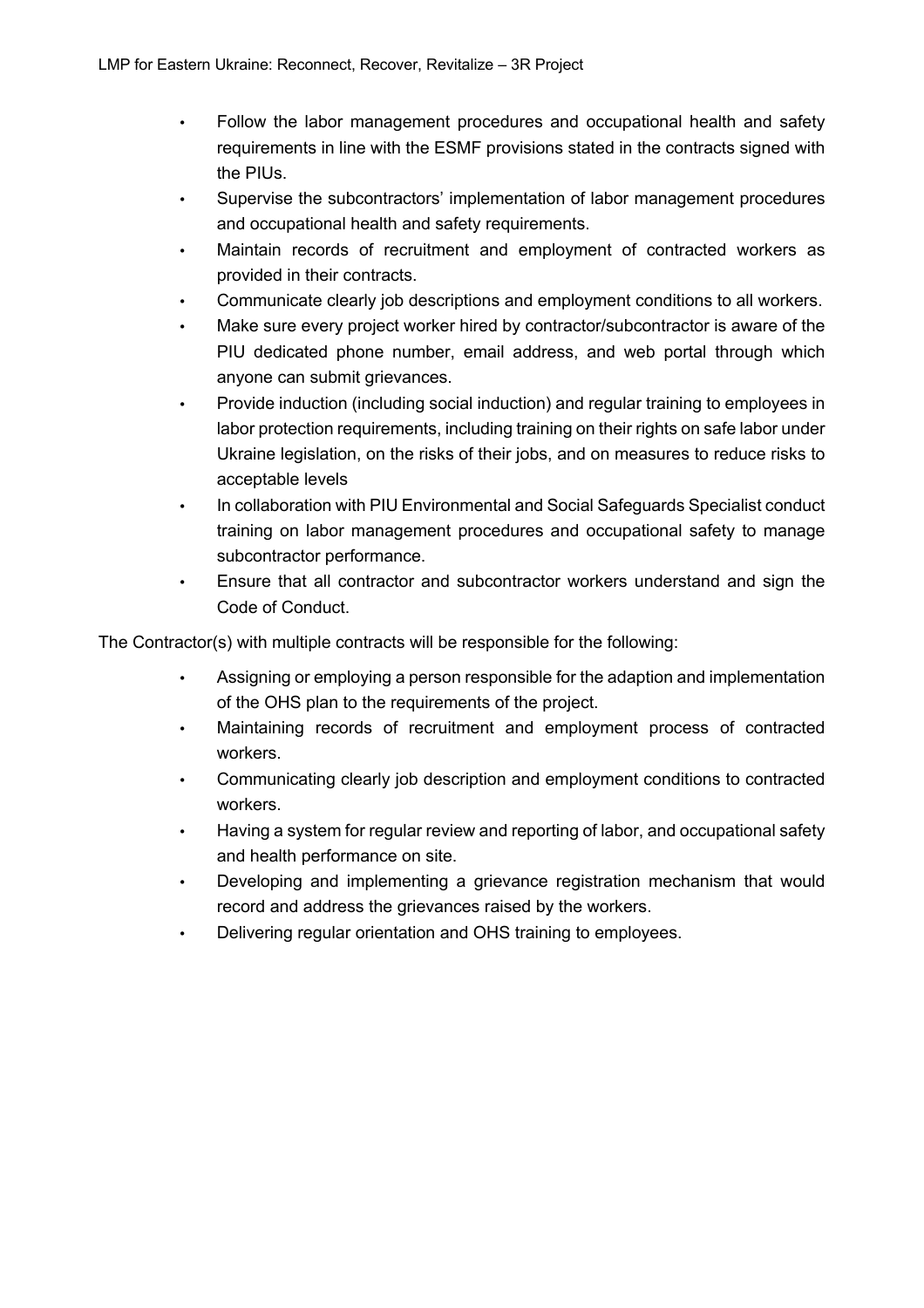# **7 Age of Employment**

The Ukrainian Labor Code (Article 188) prohibits hiring youth under 16 years old. Young people under 16, but older than 14 years old are allowed to be employed for training purposes at a work place with no health risks and during off study (off class) hours.

Contractors will be required to verify and identify the age of all workers. This will require workers to provide official documentation, which could include a birth certificate, national identification card, passport, or medical or school record. If a minor under the minimum labor eligible age is discovered working on the project, measures will be taken to immediately terminate the employment or engagement of the minor in a responsible manner, taking into account the best interest of the minor.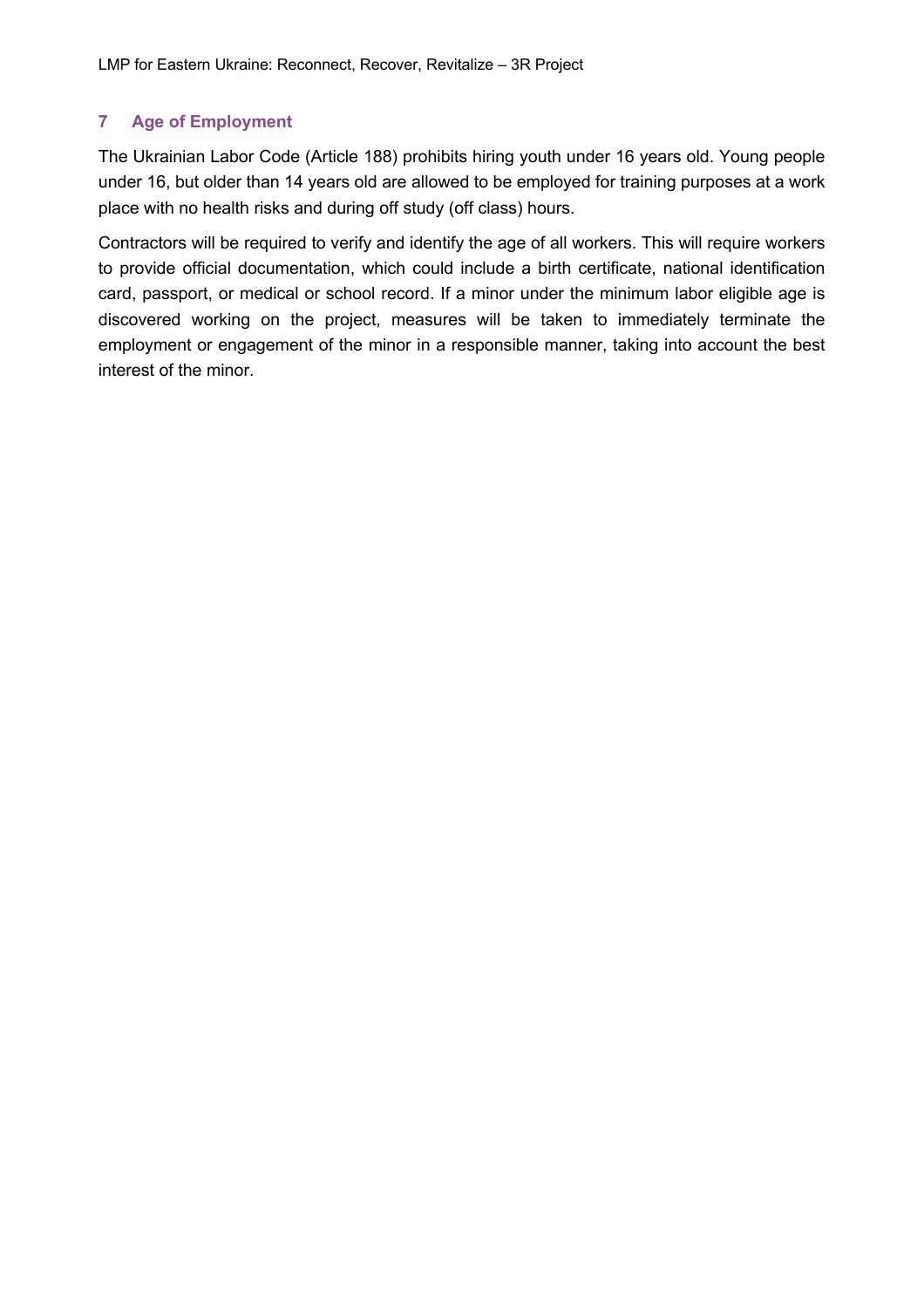# **8 Terms and Conditions**

The employment terms and conditions applying to all types of MVTOT and UAD's employees and project workers, including project part-time workers (direct workers) will be government by the internal labor rules of contractors and suppliers and regulated by the Ukrainian Labor Code and other labor-related legislation. Terms and conditions will be clearly mentioned in the written contracts for all type of project workers (full-time or part-time) and made known to them prior to commencement of work.

The work hours are 40 per week for all workers. The number of weekly overtime hours and the payment of overtime shall be governed by the provisions of the Ukrainian Labor Code which is in line with the ESS2.

The precise number of project workers who will be contracted are not known as of now. This will become known as and when implementation begins.

The contractors' labor management procedure will set out terms and conditions for the contracted and subcontracted workers. These terms and conditions will be in line, at a minimum, with this LMP, the Ukrainian Labor Code and specified in the standard contracts to be used by the MVTOT and UAD's PIUs under the project, which will be provided in Project Operations Manual and follow this LMP and the project ESMF.

In additional to these professionals, the MVTOT and UAD's PIUs shall hire as many individual consultants as needed to help with the implementation of specific project activities over the course of the implementation. All the consultants will be trained on the World Bank policies and procedures and with additional implementation support after project effectiveness.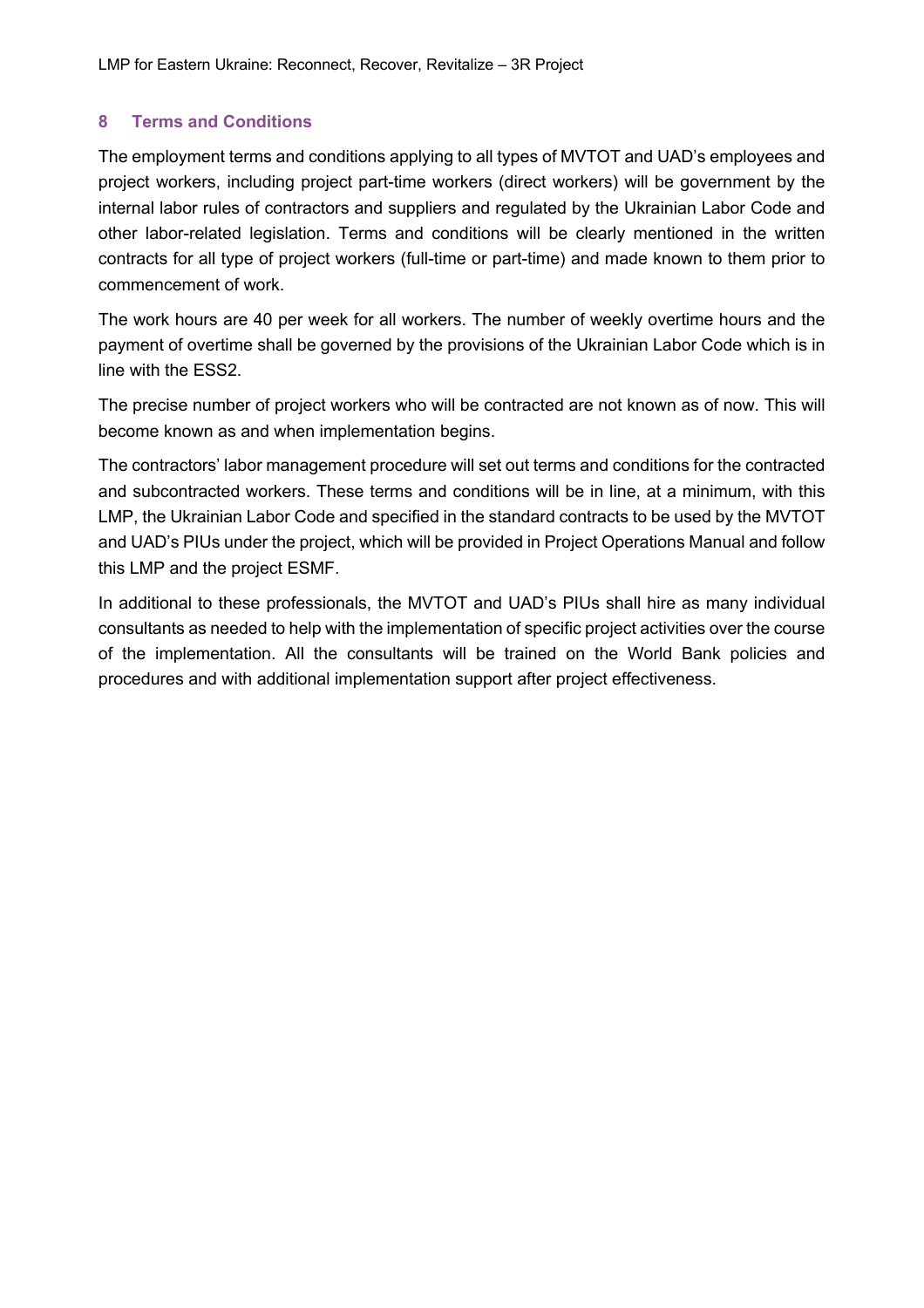## **9 PUBLIC CONSULTATIONS AND DISCLOSURE**

#### 9.1 Previous consultations

During project preparation stage, a series of public consultations with local authorities, NGO`s, farmers and citizens were organized by Ukravtodor and MRTOT together with IBRD representatives. The purpose of the consultations was to identify the key problems faced by Lugansk oblast addressing post conflict recovery issues and define activities that will help to increase opportunities for development of local communities. As a result of these public consultations the need for project addressing design to address those challenges was supported by all stakeholders (local authorities, communities, NGOs, farmers, etc.). The more detailed information on public meetings during project preparation provided in Stakeholder Engagement Plan  $(SEP)^2$ .

## 9.2 Public disclosure of ESMF

The LMP is disclosed on official website of two implementing agencies of the project in Ukrainian and English languages. Due to the limitations caused by outbreak of Covid-19 in Ukraine and the restrictions put in place by the Law # 530-IX "Amending Some Legal Acts of Ukraine to Prevent the Occurrence and Spread of Coronavirus Disease (COVID-19)" adopted on March 17, 2020, the MRTOT and UAD conducted public consultations and stakeholder engagement virtually/remotely. The electronic versions of the documents on Ukrainian were provided to local stakeholders (local city and rayon`s administrations, NGOs, farmers and business). The feedback form was also provided for filling in and providing of feedback regarding LMP. In addition, documents and contacts for submitting propositions/grievances/comments were posted on Svatove, Severodonetsk and Starobil`sk city council`s official web sites. During disclosure period the stakeholders were encouraged to provide feedback and comments on the entire project design. The stakeholders showed their high level of awareness about the Project design and its objectives; confirmed the importance of its successful implementation for the development of Luhansk region.

The public consultations process is still opened during project implementation. Stakeholders may appeal to the UAD or MRTOT with proposals/informational request at all stages of project implementation and their appeal will be responded during 30 days according to the Law "On citizen`s appeals".

The next round of public consultation will be carried out at the later stages of project implementation during design preparation and disclosure of ESMP or per local communities' request.

<sup>&</sup>lt;sup>2</sup> During project preparation the number of meetings and consultations took place with the representative of MRTOT, Luhansk Regional Administration (LRA), Starobilsk City Council, farmers and CSOs.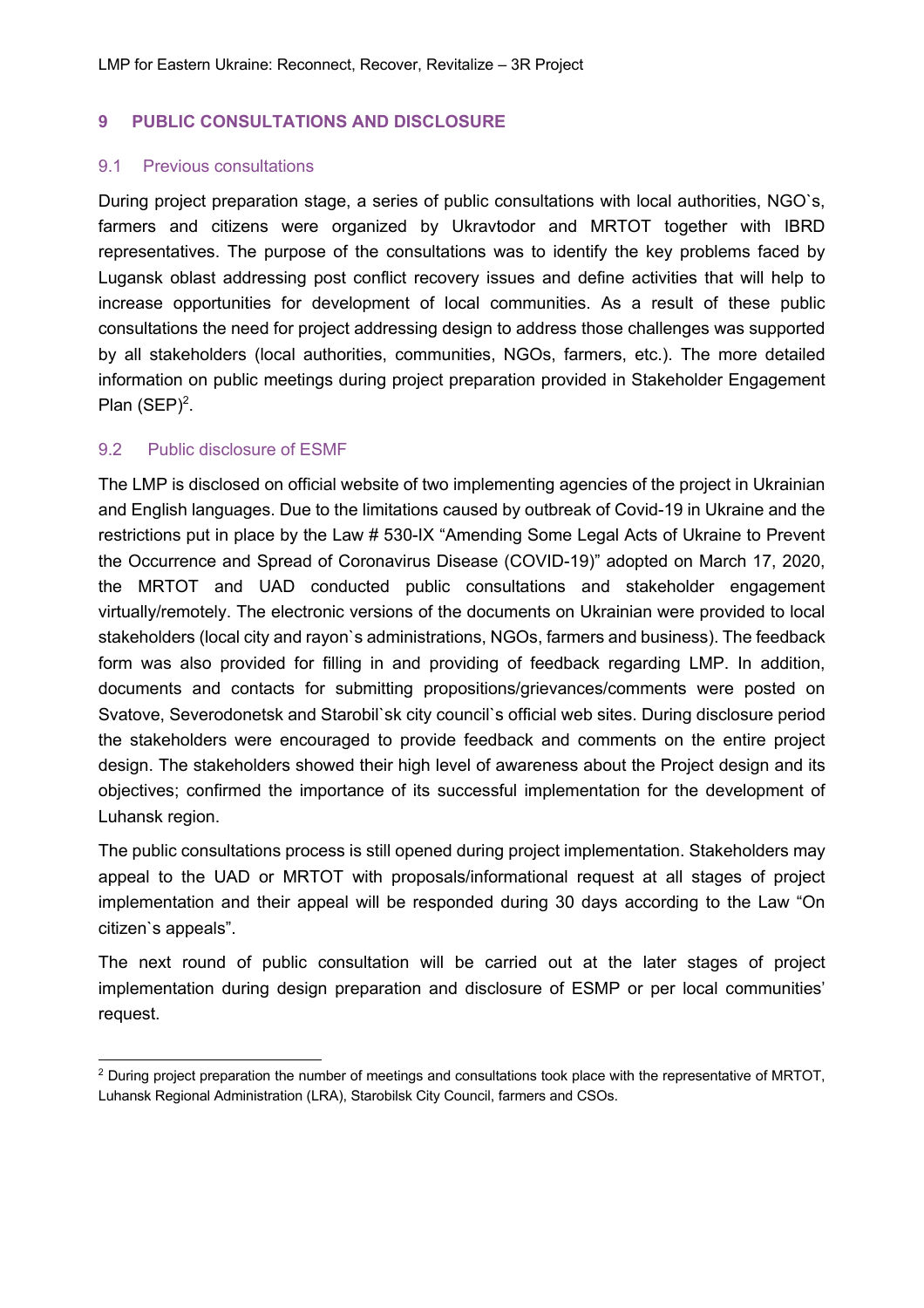#### **10 Grievance Mechanism**

#### 10.1 The Project Worker's GRM

A GRM will be provided for all direct workers and contracted workers to raise workplace contractual and OHS concerns. Such workers will be informed of the GRM at the time of recruitment and the measures put in place to protect them against any retaliation for its use. The GRM put in place should be easily accessible by all project workers (direct and contracted), should sufficiently meet the WB ESS2 requirements and should comply with the national labor and OHS legislation.

The project specific GM for the workers will essentially be at two levels- at the PIUs level and the at the MVTOT and UAD. It should be emphasized that this GM **is not** an alternative/substitution to legal/juridical system for receiving and handling grievances. However, this is formed to mediate and seek appropriate solutions to labor related grievances, without escalating to higher stages. Having said that, all employees always have rights, according to the Ukrainian labor and to access judicial/legal grievance management system. The Project workers' grievance mechanism will not prevent workers to use judicial procedure. It is important to distinguish the workers' GRM from the GRM to be established for project affected stakeholders.

The project will establish a step-by-step GRM procedure for the Project workers consistent with the ESS2 before the Project Effectiveness and describe them in the POM. Essentially, it will be at two levels.

The project workers' GRM will be accessible to all employees and contracted workers through various means (written, telephone, fax, social media etc.). Grievance logbook will be maintained in the PCU's office.

#### 10.2 World Bank Grievance Redress System

The project workers may submit complaints to existing project-level grievance redress mechanisms or the World Bank's corporate Grievance Redress Service (GRS).

The GRS ensures that complaints received are promptly reviewed in order to address projectrelated concerns. Project workers may submit their complaint to the WB's independent Inspection Panel which determines whether harm occurred, or could occur, as a result of WB noncompliance with its policies and procedures. Complaints may be submitted at any time after concerns have been brought directly to the World Bank's attention, and Bank Management has been given an opportunity to respond. For information on how to submit complaints to the World Bank's corporate Grievance Redress Service (GRS), please visit https://projects.worldbank.org/en/projects-operations/products-and-services/grievance-redressservice.